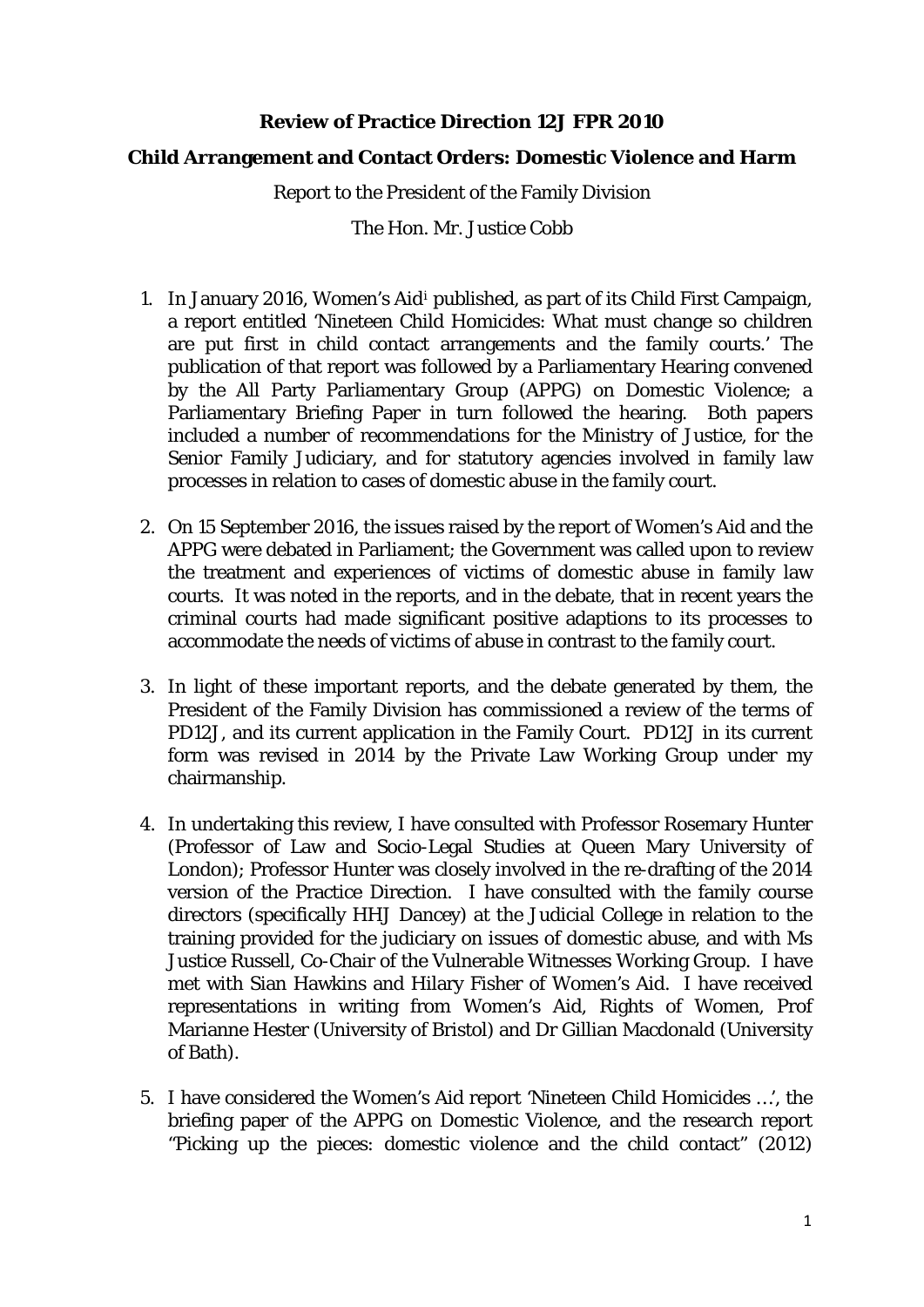(Rights of Women), all of which contain many disturbing accounts of domestic abuse in the context of court ordered child arrangements.

6. It is indeed most disturbing to note[ii](#page-20-1) that for at least twelve children (in seven families), of the nineteen children killed who are the subjects of the Women's Aid report, contact with the perpetrator (the father) was arranged through the Family Courts. For six families, this contact was arranged in Family Court hearings (two of these were interim orders), and for one family, contact was decided as part of the arrangements for a non-molestation order and occupational order.

## PD12J (2014)

- 7. PD12J was published in its original form in 2008 in response to the first report of Women's Aid into 'Twenty-Nine Child Homicides'. PD12J was substantially revised in April 2014, following the report of Professor Hunter and Adrienne Barnett for the Family Justice Council: 'Fact-finding Hearings and the Implementation of the President's Practice Direction: Residence and Contact Orders: Domestic Violence and Harm' (January 2013); the republication coincided with the launch of the Child Arrangements Programme (PD12B). The 2014 version saw the following key revisions/amendments:
	- a. A substantially revised definition of domestic abuse in accordance with the revised cross-government definition;
	- b. The inclusion of a statement of General Principles as a judicial aid to the application of the Practice Direction;
	- c. The prescription of clearer expectations in relation to fact-finding hearings;
	- d. Tighter provisions for the making of interim child arrangement orders.
- 8. Ms Hawkins and Ms Fisher confirmed that Women's Aid regards the Practice Direction, for the most part, as essentially sound, providing "a solid framework for the family court judiciary"[iii](#page-20-2). However, Women's Aid have made a number of recommendations which it believes, if implemented, will render the Practice Direction and its implementation "more robust". Women's Aid is particularly concerned, as is Rights of Women, that the Practice Direction is not effectively or consistently implemented by the judges (including the Magistrates) of the Family Court when dealing with child arrangement (contact) cases where domestic abuse is alleged. This is an important point, which I address under 'training' below.
- 9. Among the specific recommendations, I particularly note the following: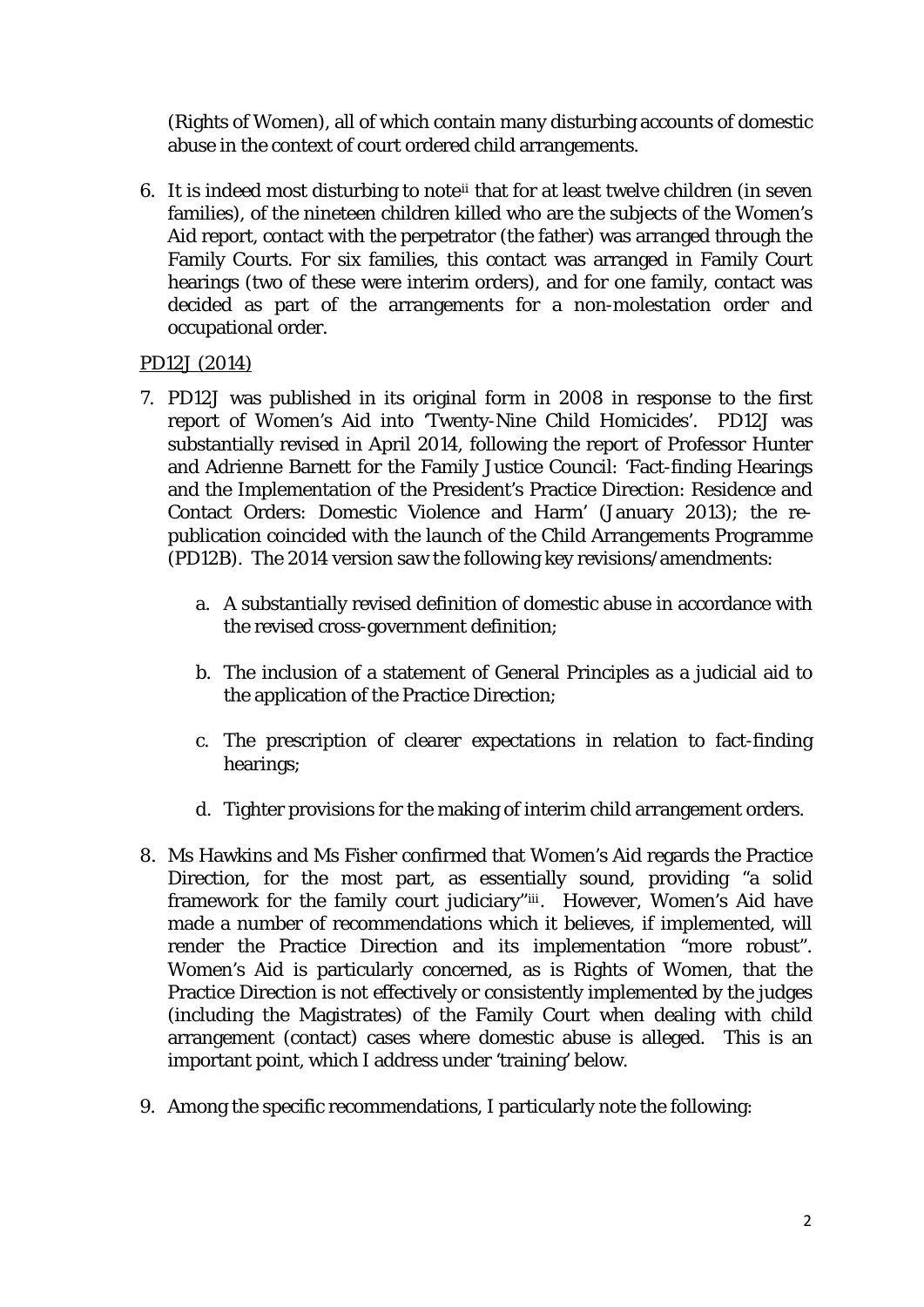- a. The Government and senior leaders in the Family Courts and Cafcass need to take action to bring about cultural change within the Family Court system to ensure that the safety and well-being of child(ren) and non-abusive parents are understood and consistently prioritised;
- b. Children should always be listened to, and their safety must always be at the heart of any child contact decision made by the family court judges;
- c. Children's experiences of domestic abuse and its impact on them should always be fully considered by the family court judiciary with an acknowledgement that post-separation abuse is commonly experienced by non-abusive parents.
- 10. The APPG has added to this list, and of the seven recommendations which it makes, the President has asked me to focus upon the following:
	- a. The Ministry of Justice, and the President of the Family Division, must clarify that there must not be an assumption of shared parenting in child contact cases where domestic abuse is a feature, and child contact should be decided based on an informed judgement of what is in the best interests of the child;
	- b. The President of the Family Division must ensure family court judges never order child contact in supported contact centres where a risk assessment has found that the abusive parent still poses a risk to the child or non-abusive parent.

# Revisions to PD12J

- 11. I have considered the representations made by Women's Aid, the APPG, and others with care and have concluded that revisions can usefully be made to the Practice Direction; I recommend these to the President. A proposed draft of the revised PD12J is attached to this short report. Annotations (in endnotes) explain some of the revisions.
- 12. Among the key revisions are:
	- a. Paragraph 4 has been re-worked to go some way to addressing one of the main concerns of Women's Aid and the APPG (see [10](a) above) that the presumption contained in *section 1(2A)* of the *Children Act 1989* operates to require 'contact at all costs' in all cases, without a proper evaluation of the risk of harm from domestic abuse; therefore, where the involvement of a parent in a child's life would place the child or other parent at risk of suffering harm from abuse, it is suggested that the presumption would be displaced;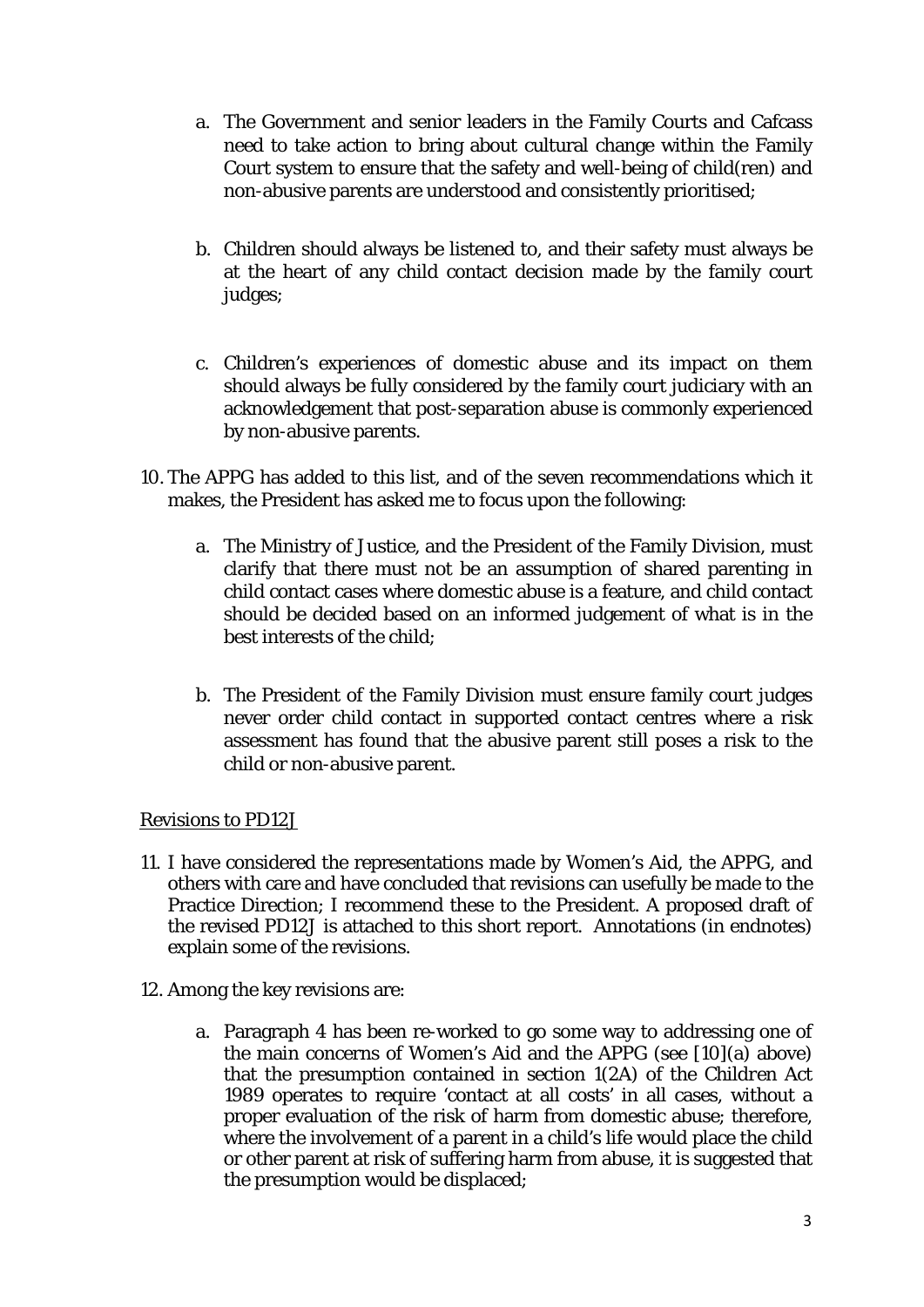- b. Paragraph 6 has been amended to include a requirement for the court to ensure that the court process is not being used as a means in itself to perpetuate coercion, control or harassment by an abusive parent; no specific illustrations of this type of coercion or control have been included in the revised draft Practice Direction notwithstanding Women's Aid's keenness that they should be. However, Family Court judges plainly need to be alert to, and deal robustly with, the respondent who is uncooperative or obstructive in the litigation and/or in relation to the child arrangements themselves. Furthermore, Family Court judges should be sure that they understand the new offence of coercion ("controlling or coercive behaviour in an intimate or family relationship") which was introduced in the *Serious Crime Act 2015* and which came into force in December 2015; this may be a training issue for the Judicial College (see below);
- c. Paragraph 10 includes a proposal for the courts to consider more carefully the waiting arrangements at court prior to the hearing, and arrangements for entering and exiting the court building; Women's Aid reports that 55% of women respondents to their recent survey (2015) who had been to the Family Courts had no access to any special measures. 39% were physically abused by their former partner in the family court. The APPG report speaks of women commonly being followed, stalked, harassed and further traumatised after leaving court.
- d. Paragraph 28 has been amended to afford further protection for the alleged victim of abuse from cross-examination by an alleged unrepresented perpetrator (see more fully [13] to [18] below);
- e. Paragraph 33 recommends that in a case where domestic abuse has been proved, a court shall obtain a safety and risk assessment conducted by a specialist domestic abuse practitioner working for an appropriately accredited agency; this ties in with paragraph 38 (addressing the second of the specific recommendations of the APPG) that where a risk assessment has concluded that a parent poses a risk to a child or to the other parent, contact via a supported contact centre, or contact supervised by a parent or relative, is not appropriate;
- f. Greater consistency and clarity of language has been introduced, by adopting a common test of 'protection from risk of harm'; 'harm' itself is now specifically defined within the Practice Direction, adopting the language of *section 31(9)* of the *Children Act 1989*.

### Cross-examination of the alleged victim by unrepresented alleged perpetrator

13. Women's Aid report (following a survey in 2015) that 25% of survivors of domestic abuse who had recently been through the Family Courts had been cross-examined by their former partner/abuser during family court proceedings. The Women's Aid report includes this important passage<sup>[iv](#page-20-3)</sup>: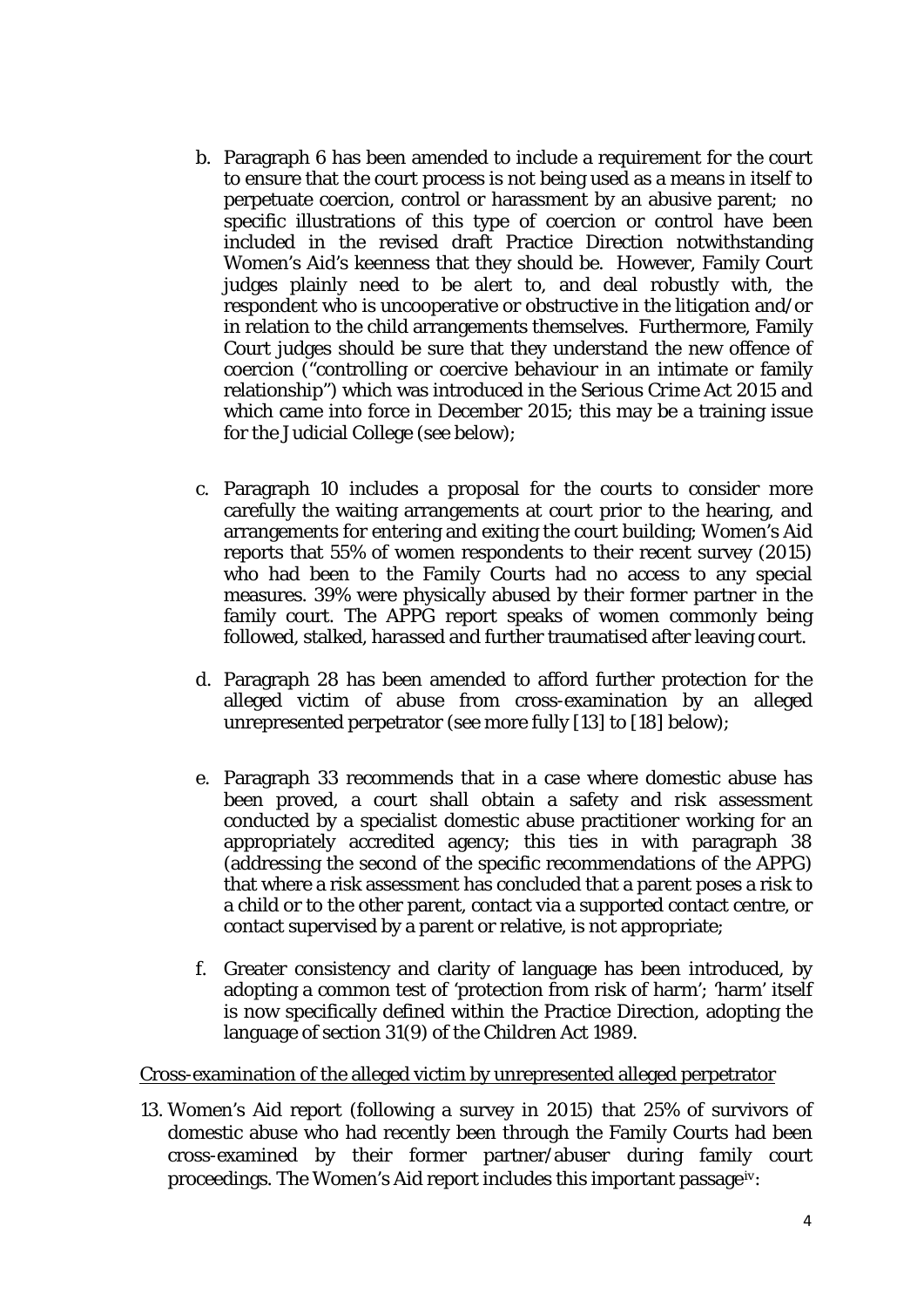"Allowing a perpetrator of domestic abuse who is controlling, bullying and intimidating to question their victim when in the family court regarding child arrangement orders is a clear disregard for the impact of domestic abuse, and offers perpetrators of abuse another opportunity to wield power and control."

In light of this, Women's Aid recommends that the Ministry of Justice should support the necessary rule change (and by inference fund the relevant arrangements) to ensure that (a) survivors of domestic abuse will not be crossexamined/questioned by their alleged abuser, where the alleged abuser is appearing without representation in court, and/or, (b) as a Litigant in Person, the victim should not be required to question their abuser. Women's Aid require the Family Court judiciary to play its part in managing and averting these potentially abusive situations in the courtroom. The APPG makes a similar point, referring to "routine" experience of women being questioned by the alleged abuser, and the:

> "… urgent need for an end to crossexamination of survivors of domestic abuse by their abuser in the family court if they do not have legal representation." (Exec Summary)

Later the APPG states the following:

"As well as being a traumatic experience for a survivor of domestic abuse, this can also mean that women feel that they are unable to advocate properly for the safety of their children, meaning that they and their children are denied access to justice". (p.15)

And it added:

"The APPG is calling for an immediate end to survivors of domestic abuse being crossexamined by, or having to cross examine, their abusers in the family courts."

14. This is a serious issue, affecting the *Article 6* and *Article 8 ECHR* rights of the individuals concerned, which has, as I explain in the paragraphs which follow, been the subject of very considerable debate in and out of the courts for many years.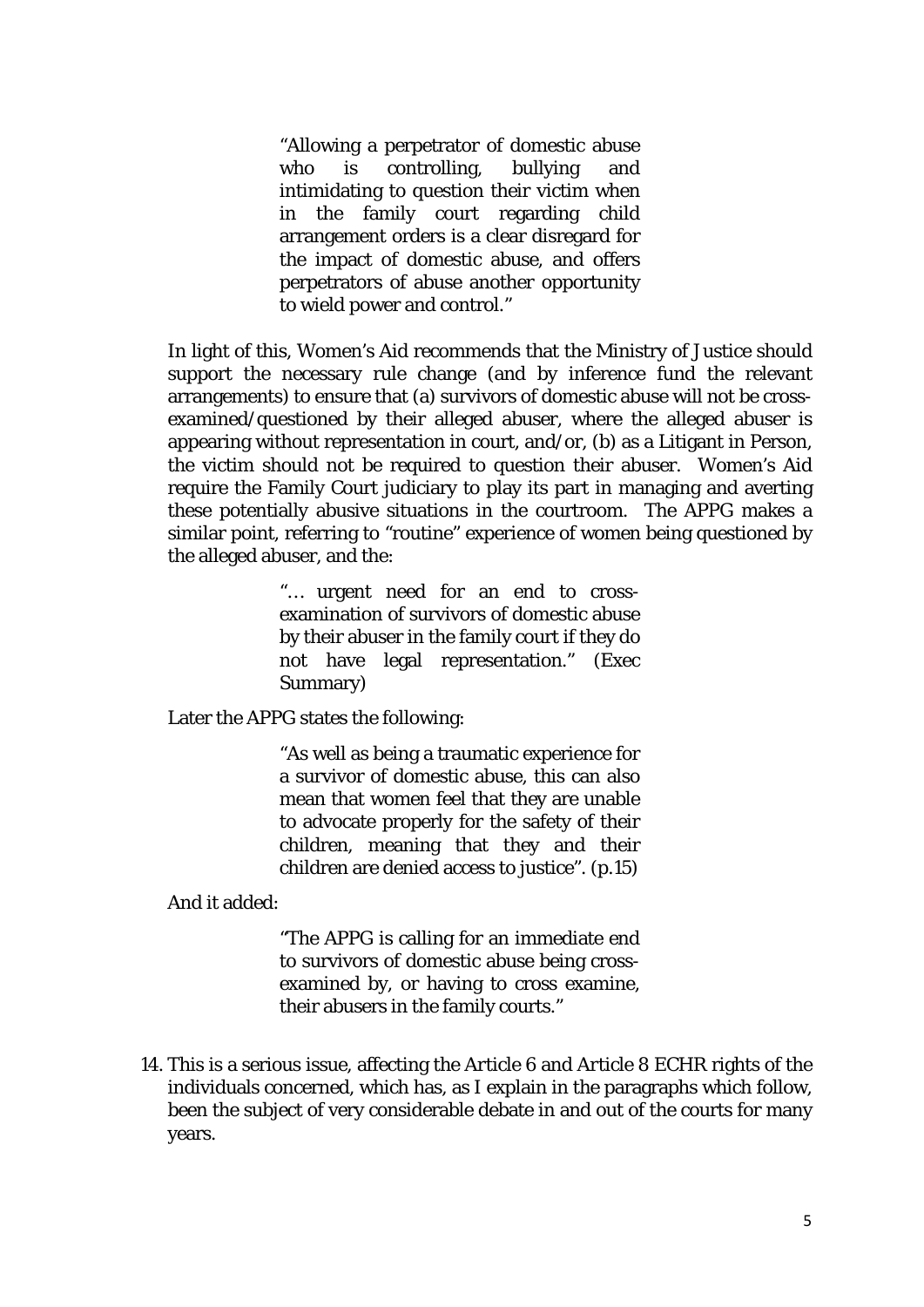15. It is well known that in the criminal jurisdiction, there is provision within *Section 29, 34, 35, 36* and *38* of the *Youth Justice and Criminal Evidence Act 1999*, and *Part 23* of the *Criminal Procedure Rules 2015* for an alleged perpetrator to obtain representation. More than ten years ago Roderic Wood J (in *H v LR* [2006] EWHC 3099 (Fam)) drew attention to the lack of comparable provision in the Family Court, making this observation at [25] of his judgment:

> "I would invite urgent attention to creating a new statutory provision which provides for representation in such circumstances analogous to the existing statutory framework governing criminal proceedings as set out in the 1999 Act. Such a statutory provision should also provide that the costs of making available to the court an advocate should fall on public funds. I can see no distinction in policy terms between the criminal and the civil process. Logic strongly suggests that such a service should be made available to the family jurisdiction. If it is inappropriate for a litigant in person to cross-examine such a witness in the criminal jurisdiction, why not in the family jurisdiction?"

16. These are sentiments endorsed by at least two Presidents of the Division, Sir Nicholas Wall P in *A Chief Constable v YK* [2010] EWHC 2438 (Fam) at [112], and Sir James Munby P in *Q v Q* [2014] EWFC 31 (at [92]) and *Re D (A child)* [2014] EWFC 39 (see also a number of other cases which raise similar issues[v](#page-21-0)). In his '12th View from the President's Chambers' (June 2014), Sir James Munby P said this:

> "… there is a pressing need for us to address the wider issue of vulnerable people giving evidence in family proceedings, something in which the family justice system lags woefully behind the criminal justice system. This includes the inadequacy of our procedures for taking evidence from alleged victims, a matter to which Roderic Wood J drew attention as long ago as 2006: *H v L and R*  [2006] EWHC 3099 (Fam), [2007] 2 FLR 162. As HHJ Wildblood QC observed in *Re B (A Child) (Private law fact finding – unrepresented father), D v K* [2014] EWHC 700 (Fam), para 6(ii), processes which we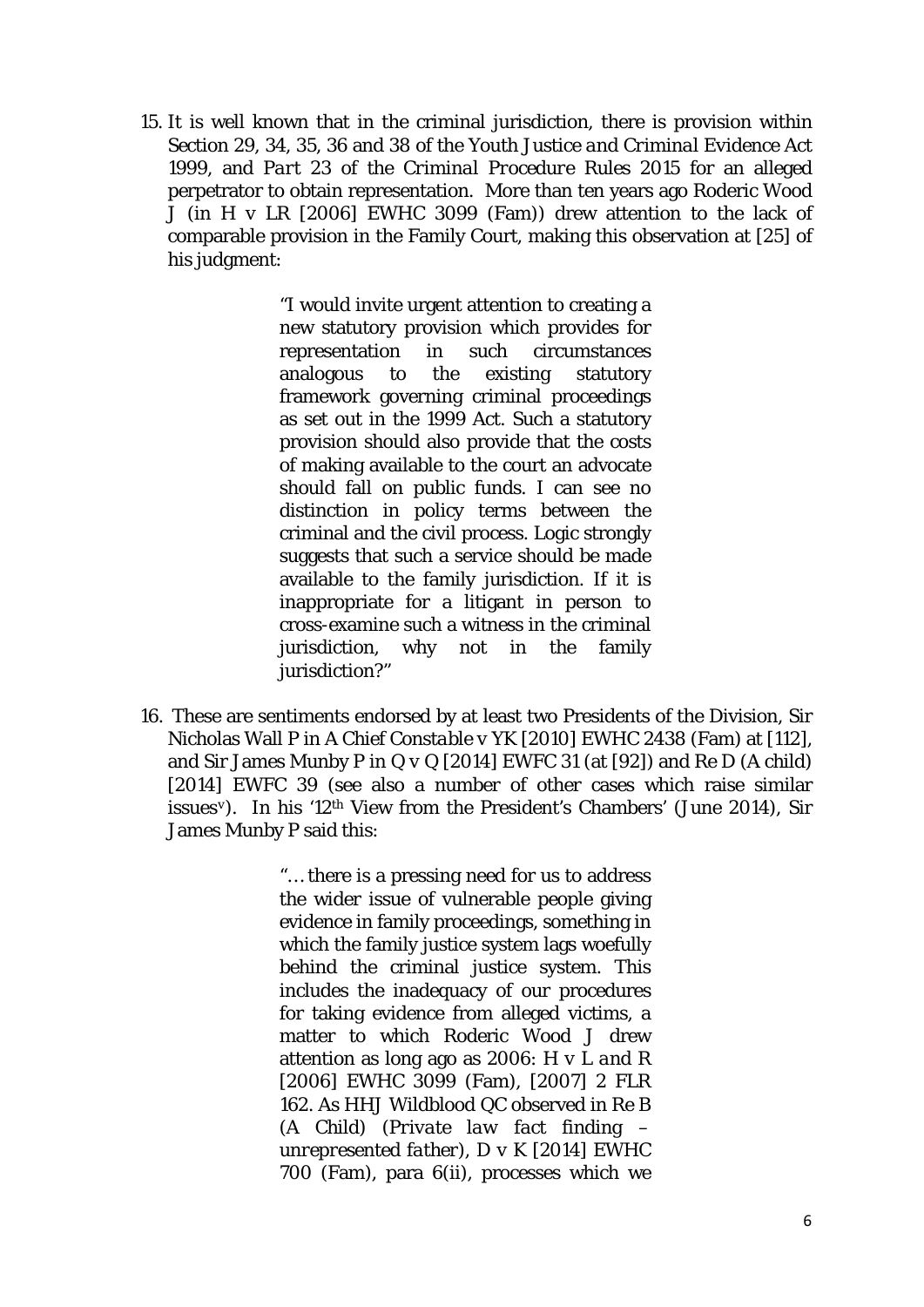still tolerate in the Family Court are prohibited by statute in the Crown Court. … A vast amount of thought has gone into crafting the arrangements now in place in the criminal courts: see for example, in addition to the Criminal Procedure Rules, the Criminal Practice Directions [2013] EWCA Crim 1631, CPD 3D-3G, the Judicial College's Equal Treatment Bench Book, Lord Judge's Bar Council Annual Law Reform Lecture 2013, *The Evidence of Child Victims: the Next Stage*, the Criminal Bar Association's DVD, *A Question of Practice*, and the relevant 'toolkits' on 'The Advocate's Gateway', funded and promoted by the Advocacy Training Council: www.theadvocatesgateway.org/toolkits. We need to consider the extent to which this excellent work can be adapted for use in the Family Division and the Family Court."

17. It is helpful to draw attention here to the contribution of Sir Keir Starmer QC MP in the recent Parliamentary debate:

> "Then there are special measures. When I went along to the All-party Parliamentary group on domestic violence and heard some of the evidence about the family courts, I was struck by the fact that what I was hearing simply would not be tolerated in the criminal courts any more. Special measures are a norm in the criminal courts, and it would be thought to be the duty of the prosecution, the defence and the court to ensure that they are in place…. Real change has already happened in the criminal sphere; it can happen in the family courts as well, and it need not take 15 years if lessons from one jurisdiction borrowed by the other."

18. In light of comments which I have highlighted in this section of the report, from all sides of the political and social debate, I very much hope that the revisions to PD12J will coincide with some decisive action to cure this deeply unsatisfactory situation.

Obligatory provisions of PD12J: Implementation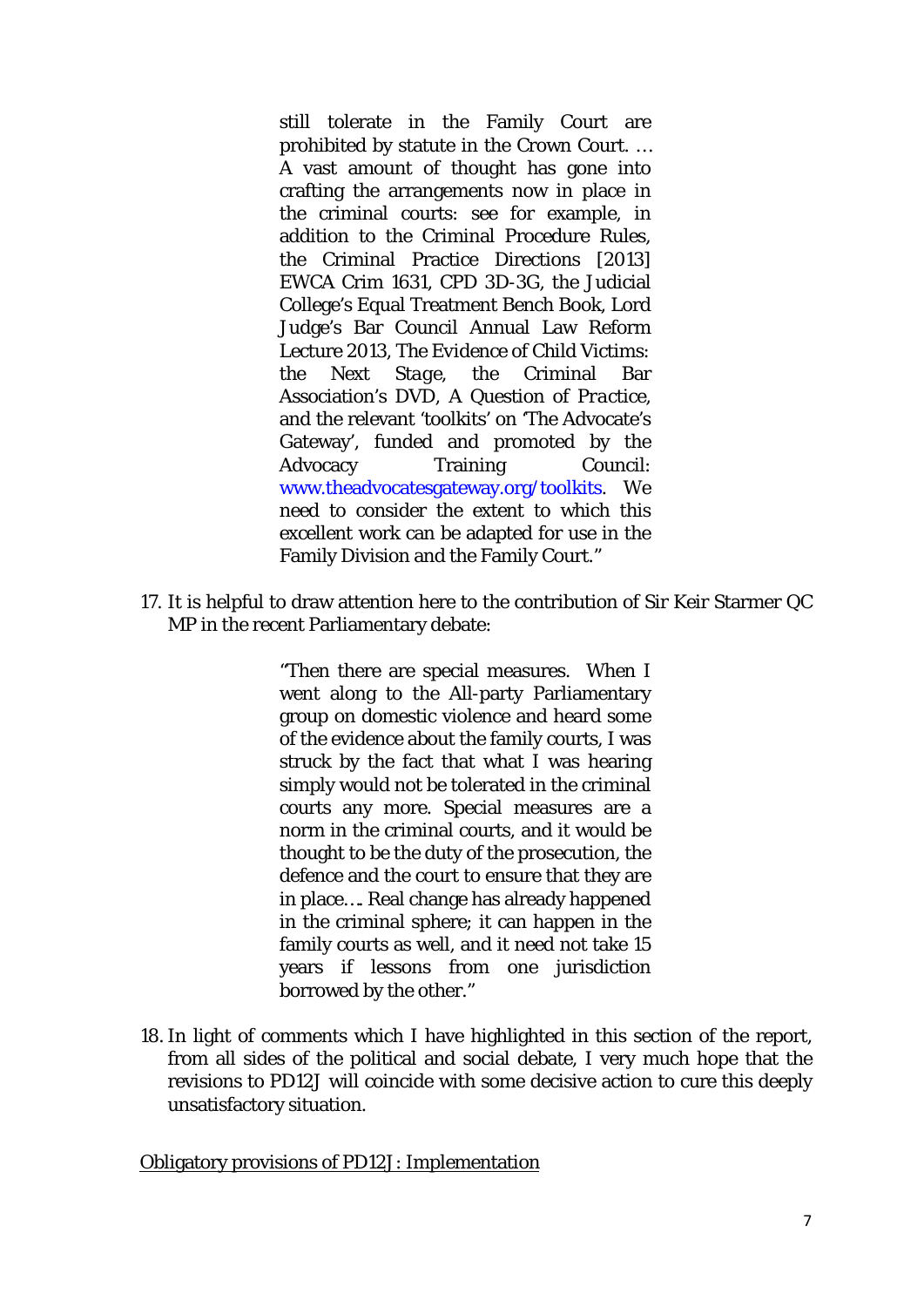19. PD12J, in its current form, contains a number of compulsory directions for the Family Court judges. In two recent decisions of the Court of Appeal, the obligatory nature of aspects of PD12J has been emphasised. In *Re A (A child)* [2015] EWCA Civ 486 at para.48-59, McFarlane LJ referred to the 'requirement' of the court to consider and follow PD12J in a case involving allegations of domestic abuse:

> "Any court dealing with a case where domestic violence or abuse is established is required to afford appropriate weight to such findings in accordance with the *Re L* decision and to conduct a risk assessment in accordance with PD12J, paras 35 to 37. So that there can be no doubt that the court has indeed approached matters in the required manner, it is wise for some express reference to be made, at least, to PD12J in the judgment or record of decision. In some cases, the circumstances may justify descending to detailed reference to the terms of paragraphs 35 to 37 in the judgment" ([49], emphasis by underlining added: see also [51-54] where McFarlane LJ repeats the "requirement" on the court to observe the provisions of the Practice Direction).

20.Yet more recently, in *Re H* [2016] EWCA Civ 988, Black LJ referred to PD12J observing that the Practice Direction imposes "obligations on the court when faced with certain consent orders to do with children" and indicating that:

> "The Practice Direction underlines the caution that needs to be exercised in approving parental agreements in the context of allegations of domestic violence".

21. Given the obligatory nature of the PD12J it is essential that judges at all tiers of the Family Court are familiar with the Practice Direction, and apply it as they are obliged to do, and conscientiously. The APPG reports a clear consensus from its Parliamentary hearing as to the "patchy" operation and/or implementation of PD12J throughout the family courts; the APPG felt that if PD12J was always put into practice and strictly followed, a number of the pressing concerns raised in the Parliamentary hearing would automatically be addressed, "and the safety and well-being of women and children would be far better protected".

### **Training issues**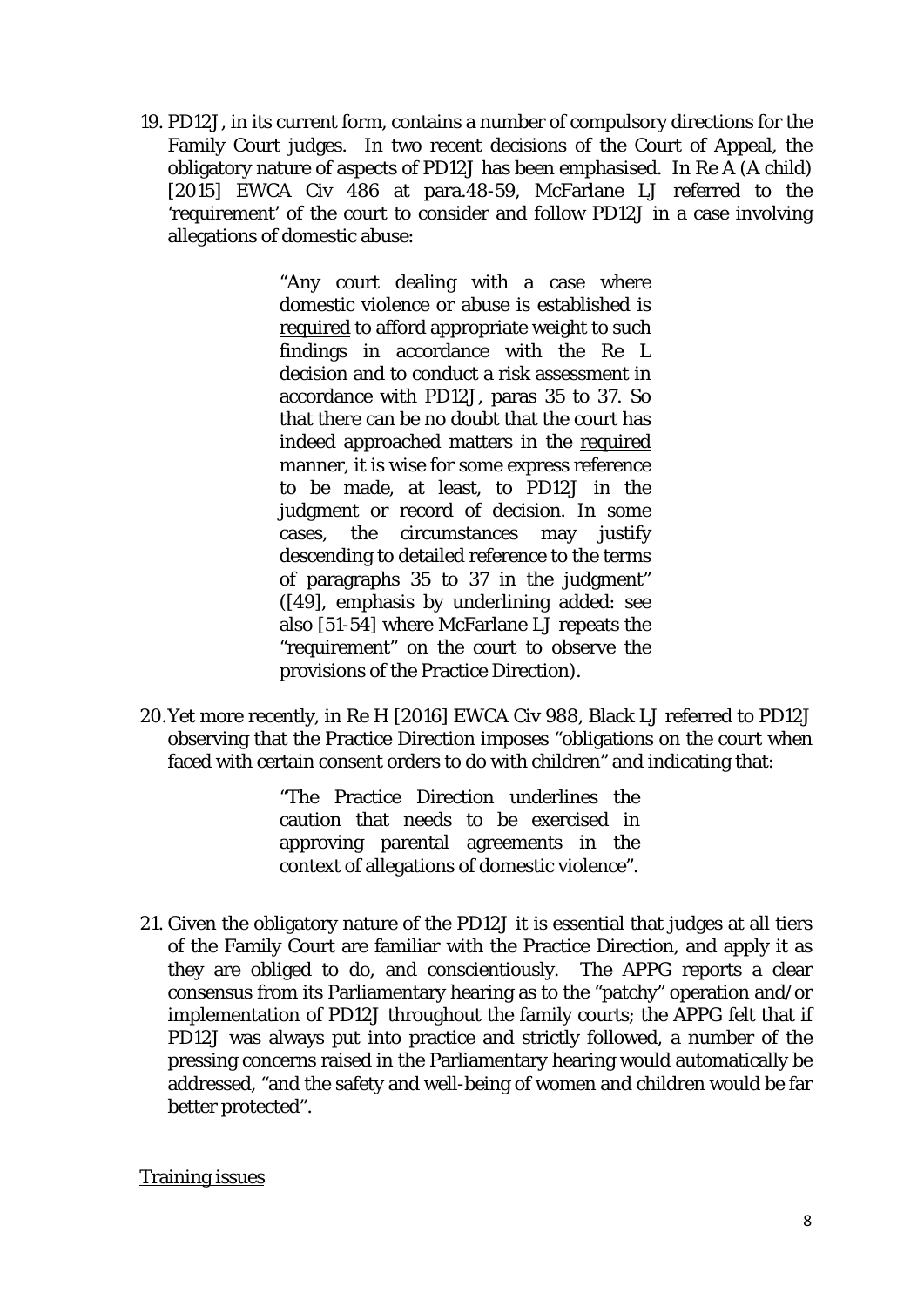### 22.Women's Aid makes this point in its October 2016 briefing paper:

"Women's Aid and the APPG have concluded that many of the issues with compliance to PD12J arise from some poor professional understanding of the nature and impacts of domestic abuse within the family judiciary. We recommend that all members of the family court judiciary receive specialist training on all aspects of domestic abuse, particularly to understand: the dynamics of domestic abuse; coercive and controlling behaviour; the frequency and nature of postseparation abuse; and the impact of domestic abuse on children, on parenting and on the mother-child relationship. This training must be face-to-face, delivered in collaboration with independent specialists, and supported by ongoing professional development"

- 23.Women's Aid proposes *specialist* training for all judges sitting in the Family Court on all aspects of domestic abuse, particularly to raise understanding of the dynamics of domestic abuse, coercive and controlling behaviour (in light of the new criminal offence), the frequency and nature of post-separation abuse, and the impact of domestic abuse on children on parenting and on the mother-child relationship. Rights of Women raises its own concerns that there remain within the judiciary at all levels a low-level of understanding of coercive control, and the serious impact of coercive and controlling behaviour on mothers and children.
- 24.The Judicial College runs training for judges. The family law training programmes already include education, presentations, and interactive problem-solving training on domestic violence issues, including the identification of domestic abuse, the dynamics involved in domestic violence and the impact it has on survivors and children. The Judicial College is responsible for the content and delivery of training for the judiciary within a budgetary allocation which is, ultimately, the responsibility of ministers. By this report, I wish to highlight the concerns raised by Rights of Women, Women's Aid and others about importance of applying and implementing PD12J conscientiously and effectively; I invite the Judicial College to ensure that the content of its private family law induction and continuation courses highlight the risks which are being addressed by this Practice Direction, satisfy themselves that these risks are properly understood by the judiciary, and reinforce to the judiciary the importance of applying PD12J conscientiously.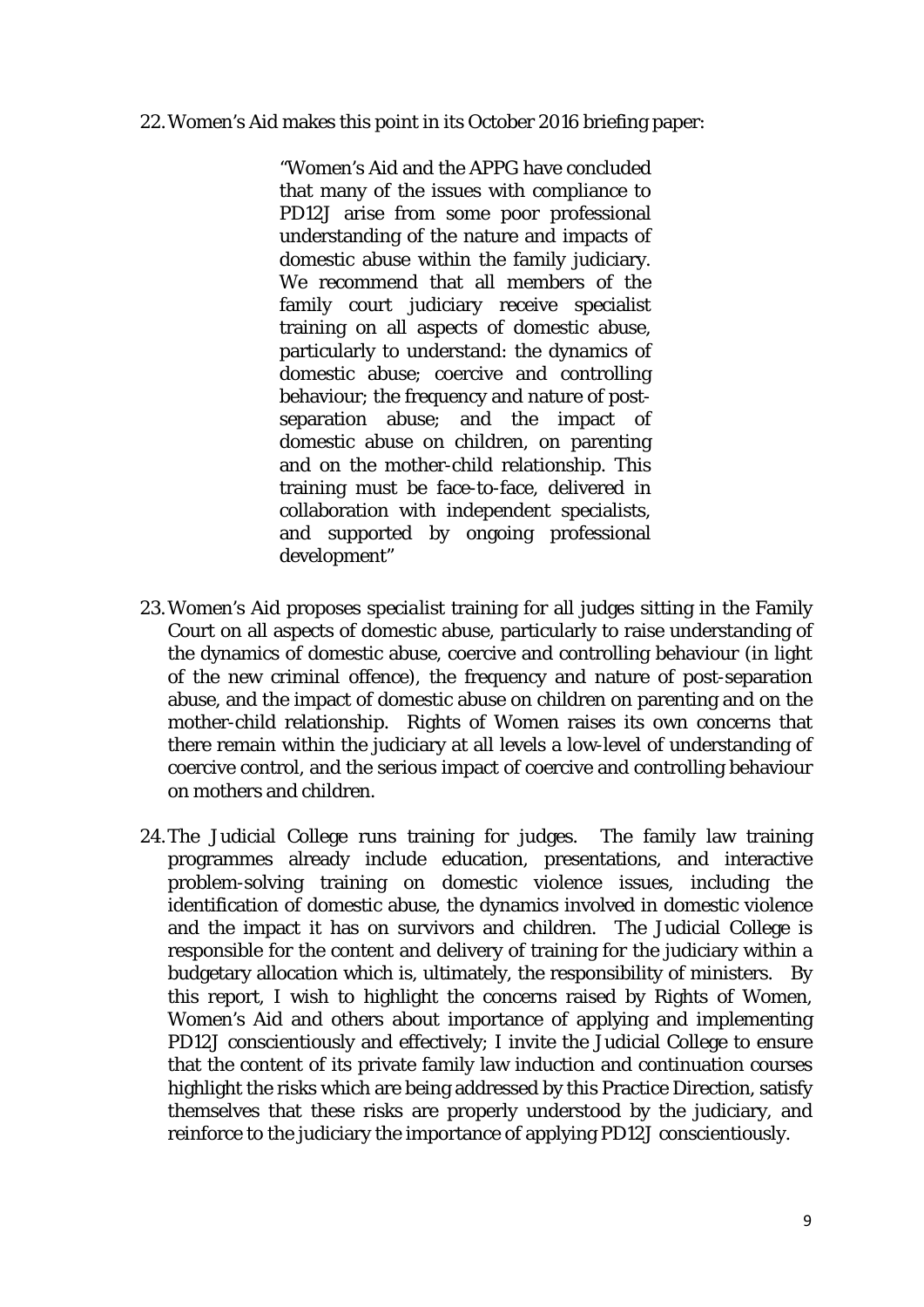Conclusion: going forward

25.I am pleased to recommend the proposed revisions to PD12J.

- 26.As indicated in [18] above, I hope that positive steps can now be taken to address in the Family Court the problem, long-since addressed in the criminal court, of the alleged victims of domestic abuse being directly questioned by their unrepresented alleged abusers. I also consider that it would be helpful and reassuring (per [24] above) if the Course Directors of the Judicial College could reassess the content of the training programmes for Family Judges on domestic abuse to take specific account of the issues highlighted by the Women's Aid, APPG and other reports.
- 27. The President may further wish to take this opportunity to remind all Family Court judges of the imperative terms of PD12J, and of the key messages of this report.
- 28.It should be noted that Women's Aid calls for an independent monitoring, oversight and evaluation body in order to understand current adherence to PD12J within the family justice system. This proposal is outwith the remit of my review of the Practice Direction. However, it would be helpful if more consistent monitoring and oversight of the use of PD12J, including the collection of relevant statistics, could be undertaken in order to focus sustained attention on the implementation of this Practice Direction.

Mr Justice Cobb 181116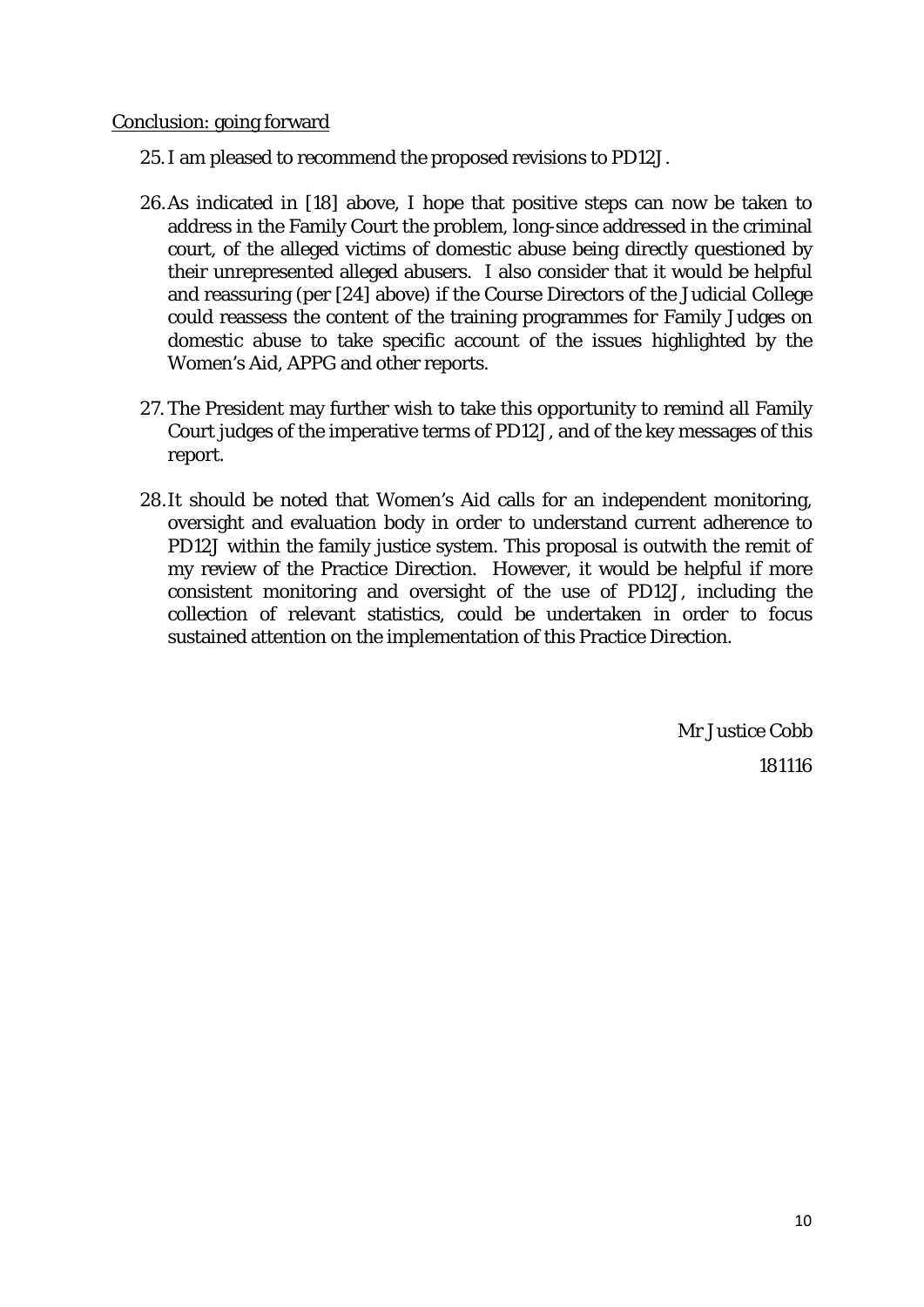# Revised Practice Direction 12J[vi](#page-21-1) – Child Arrangements & Contact Orders: Domestic Violence and Harm

This Practice Direction supplements FPR Part 12, and incorporates and supersedes the President's Guidance in Relation to Split Hearings (May 2010) as it applies to proceedings for child arrangements orders.

- 1. This Practice Direction applies to any family proceedings in the Family Court under the relevant parts of the Children Act 1989 or the relevant parts of the Adoption and Children Act 2002 ('the 2002 Act') in which an application is made for a child arrangements order, or in which any question arises about where a child should live, or about contact between a child and a parent or other family member, where the court considers that an order should be made.
- 2. The purpose of this Practice Direction is to set out what the Family Court is required to<sup>[vii](#page-21-2)</sup> should do in any case in which it is alleged or admitted, or there is other reason to believe, that the child or a party has experienced domestic violence or abuse perpetrated by another party or that there is a risk of such violence or abuse.
- 3. For the purpose of this Practice Direction, the term 'domestic violence' includes any incident or pattern of incidents of controlling, coercive or threatening behaviour, violence or abuse between those aged 16 or over who are or have been intimate partners or family members regardless of gender or sexuality. This can encompass, but is not limited to, psychological, physical, sexual, financial, or emotional abuse.

'Controlling behaviour' means an act or pattern of acts designed to make a person subordinate and/or dependent by isolating them from sources of support, exploiting their resources and capacities for personal gain, depriving them of the means needed for independence, resistance and escape and regulating their everyday behaviour.

'Coercive behaviour' means an act or a pattern of acts of assault, threats, humiliation and intimidation or other abuse that is used to harm, punish, or frighten the victim.

'Harm' means ill-treatment or the impairment of health or development including, for example, impairment suffered from seeing or hearing the illtreatment of another; 'development' means physical, intellectual, emotional, social or behavioural development; 'health' means physical or mental health; and 'ill-treatment' includes sexual abuse and forms of illtreatment which are not physical. [viii](#page-21-3)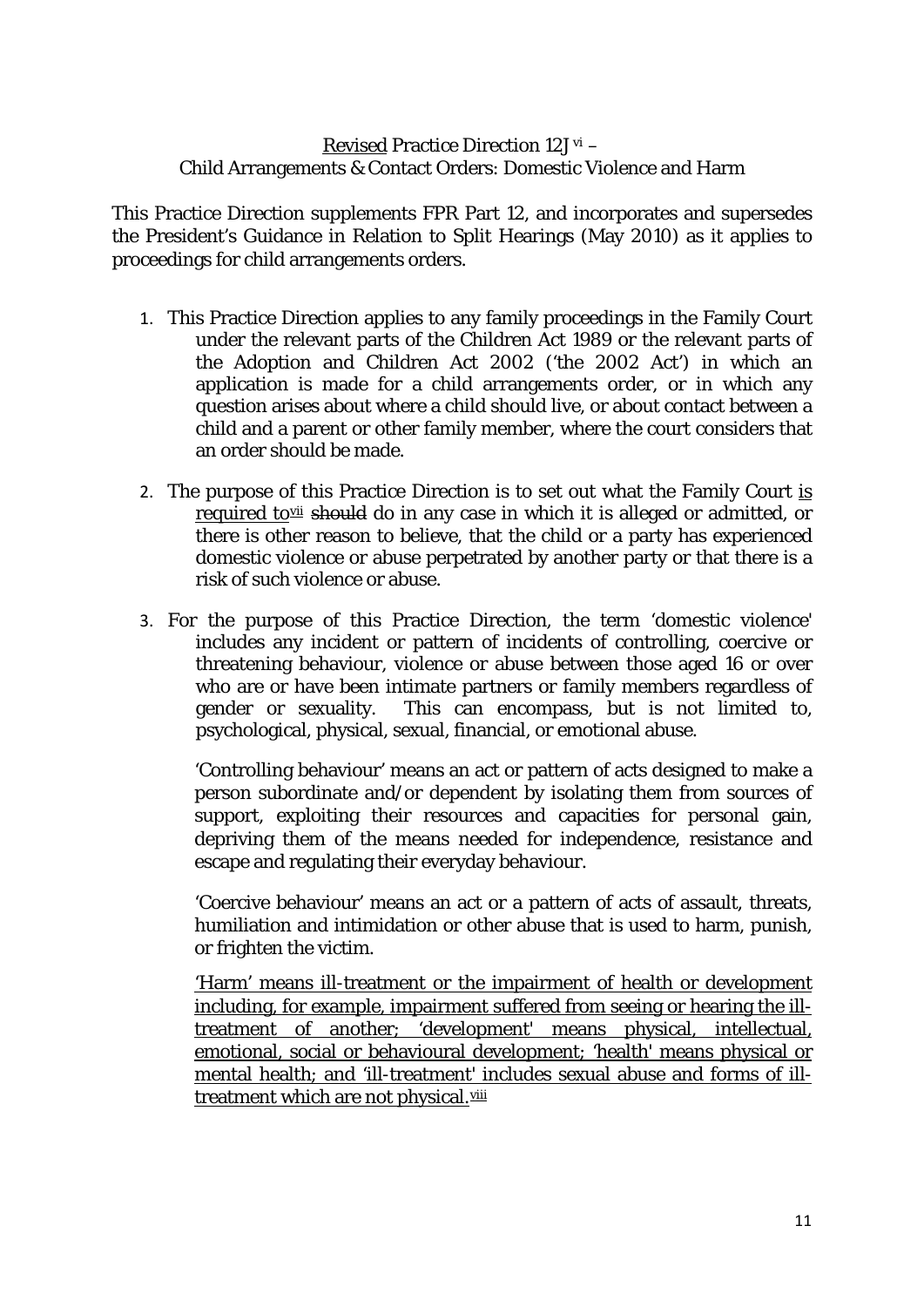## General principles

- 4. Where the involvement of a parent in a child's life would put the child or other parent at risk of suffering harm arising from domestic violence or abuse, the presumption in section 1(2A) of the Children Act 1989 shall not apply.  $\frac{1}{x}$ The Family Court presumes that the involvement of a parent in a child's life will further the child's welfare, so long as the parent can be involved in a way that does not put the child or other parent at risk of suffering harm.
- 5. Domestic violence and abuse is harmful to children, and/or puts children at risk of harm, whether they are subjected to violence or abuse, or witness one of their parents being violent or abusive to the other parent, or live in a home in which violence or abuse is perpetrated (even if the child is too young to be conscious of the behaviour). Children may suffer direct physical, psychological and/or emotional harm from living with violence or abuse, and may also suffer harm indirectly where the violence or abuse impairs the parenting capacity of either or both of their parents.
- 6. The court must, at all stages of the proceedings, and specifically at the First Hearing Dispute Resolution Appointment ('FHDRA'), consider whether domestic violence is raised as an issue, either by the parties or by Cafcass or CAFCASS Cymru or otherwise, and if so must:
	- identify at the earliest opportunity (usually at the FHDRA) the factual and welfare issues involved;
	- consider the nature of any allegation, admission or evidence of domestic violence or abuse, and the extent to which it would be likely to be relevant in deciding whether to make a child arrangements order and, if so, in what terms;
	- give directions to enable contested relevant factual and welfare issues to be tried as soon as possible and fairly;
	- ensure that where violence or abuse is admitted or proven, that any child arrangements order in place protects the safety and wellbeing of the child and the parent with whom the child is living, and does not expose either of them to the risk of further harm. In particular, the court must be satisfied that any contact ordered with a parent who has perpetrated violence or abuse is safe does not expose the child and/or other parent to the risk of harm and in the best interests of the child;
	- ensure that any interim child arrangements order (i.e. considered by the court before determination of the facts, and in the absence of admission) is only made having followed the guidance in paragraphs 25-27 below;
	- ensure that the court process is not used as a means to perpetuate coercion, control or harassment by an abusive parent<sup>[x](#page-21-5)</sup>.

In particular, the court must be satisfied that any contact ordered with a parent who has perpetrated violence or abuse is safe does not expose the child and/or other parent to the risk of harm arising from domestic violence or abuse and is in the best interests of the child;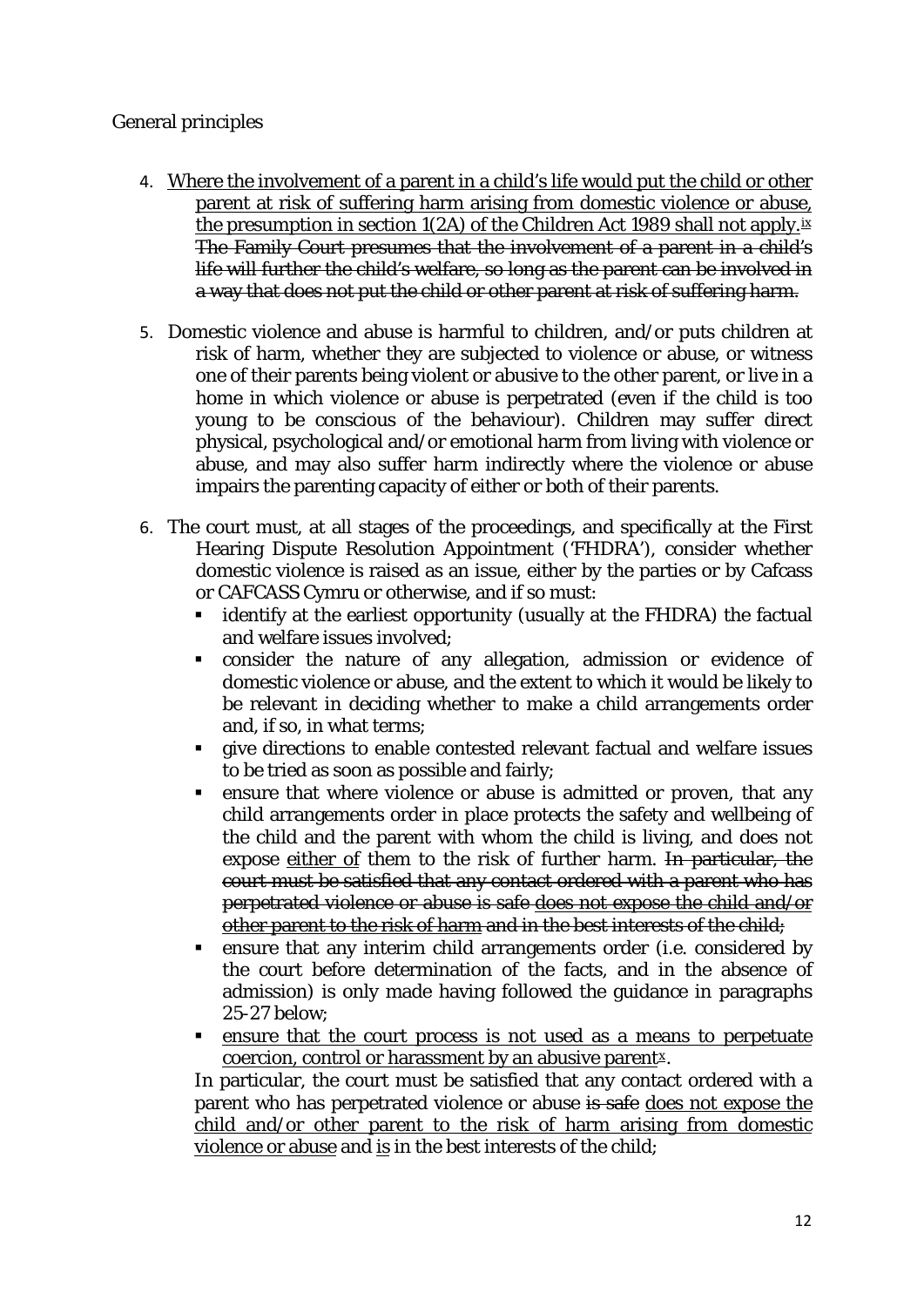- 7. In all cases it is for the court to decide whether a child arrangements order accords with Section 1(1) of the Children Act 1989; any proposed child arrangements order, whether to be made by agreement between the parties or otherwise must be carefully scrutinised by the court accordingly. The court shall not make a child arrangements order by consent or give permission for an application for a child arrangements order to be withdrawn, unless the parties are present in court, all initial safeguarding checks have been obtained by the court, and an officer of Cafcass or CAFCASS Cymru has spoken to the parties separately, except where it is satisfied that there is no risk of harm arising from domestic violence or abuse to the child and/or the parent in so doing.
- 8. In considering, on an application for a child arrangements order by consent, whether there is any risk of harm to the child, the court shall consider all the evidence and information available. The court may direct a report under Section 7 of the Children Act 1989, to be provided either orally or in writing, before it makes its decision; in such a case, the court shall  $\frac{d}{dx}$  may ask for information about any advice given by the officer preparing the report to the parties and whether they, or the child, have been referred to any other agency, including local authority children's services. If the report is not in writing, the court must shall make a note of its substance on the court file.

### Before the FHDRA

- 9. Where any information provided to the court before the FHDRA or other first hearing (whether as a result of initial safeguarding enquiries by Cafcass or CAFCASS Cymru or on form C1A or otherwise) indicates that there are issues of domestic violence or abuse which may be relevant to the court's determination, the court must ensure that the issues are addressed at the hearing, and that the parties are not expected to engage in conciliation or other forms of dispute resolution which are not suitable and/or safe.
- 10. If at any stage the court is advised by any party the applicant, by Cafcass or CAFCASS Cymru or otherwise that there is a need for special arrangements to secure the safety of any protect the party or child from harm arising from domestic violence or abuse while attending any hearing, the court shall ensure so far as is practicable that appropriate arrangements are made for the hearing (including the waiting arrangements at court prior to the hearing, and arrangements for entering and exiting the court building) $xii$  and for all subsequent hearings in the case, unless it is advised and considers that these are no longer necessary.

First hearing/ FHDRA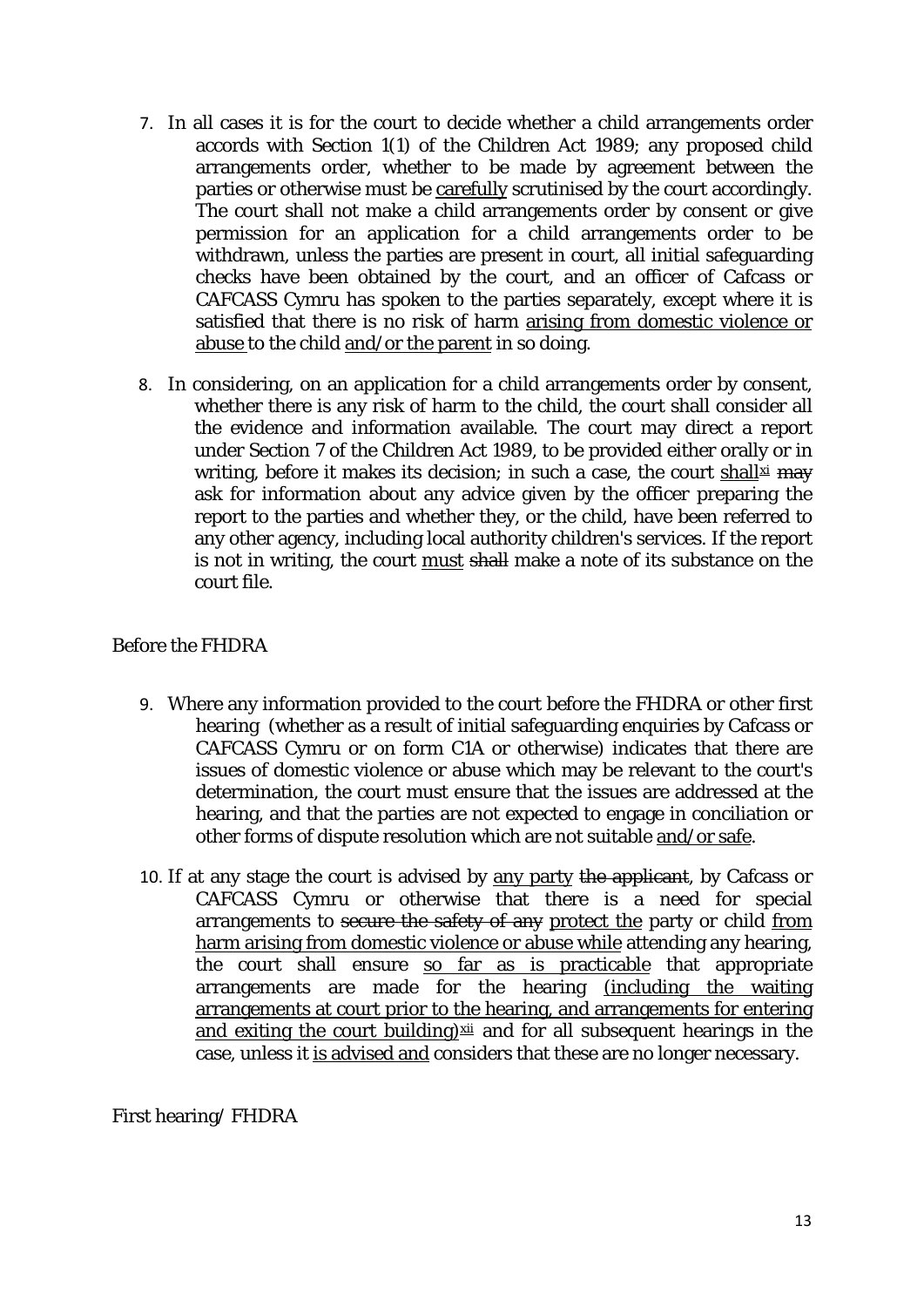- 11. At the FHDRA, if the parties have not been provided with the safeguarding letter/report by Cafcass/CAFCASS Cymru, the court shall inform the parties of the content of any safeguarding letter or report or other information which has been provided by Cafcass or CAFCASS Cymru, unless it considers that to do so would create a risk of harm to a party or the child.
- 12. Where the results of Cafcass or CAFCASS Cymru safeguarding checks are not available at the FHDRA, and no other reliable safeguarding information is available, the court shall adjourn the FHDRA until the results of safeguarding checks are available. The court shall not generally make an interim child arrangements order, or orders for contact, in the absence of safeguarding information, unless it is to protect the safety of the child, and/or safeguard the child from harm arising from domestic violence or abuse.
- 13. There is a continuing duty on the Cafcass Officer/Welsh FPO which requires them to provide a risk assessment for the court under section 16A Children Act 1989 if they are given cause to suspect that the child concerned is at risk of harm arising from domestic violence or abuse. Specific provision about service of a risk assessment under section 16A of the 1989 Act is made by rule 12.34 of the FPR 2010.
- 14. The court must ascertain at the earliest opportunity whether domestic violence or abuse is raised as an issue of risk of harm to the child  $\ddot{m}$  which is likely to be relevant to any decision of the court relating to the welfare of the child, and specifically whether the child and/or parent would be at risk of harm arising from domestic violence or abuse in the making of any child arrangements order.

## Admissions

15. Where at any hearing an admission of domestic violence or abuse toward another person or the child is made by a party, the admission should be recorded in writing and retained on the court file. A copy of any record of admissions must be made available as soon as possible to any Cafcass officer or officer of CAFCASS Cymru or local authority officer preparing a report under section 7 of the Children Act 1989.

Directions for a fact-finding hearing

- 16. The court should determine as soon as possible whether it is necessary to conduct a fact-finding hearing in relation to any disputed allegation of domestic violence or abuse:
	- (a) in order to provide a factual basis for any welfare report or for assessment of the factors set out in paragraphs 36 and 37 (below);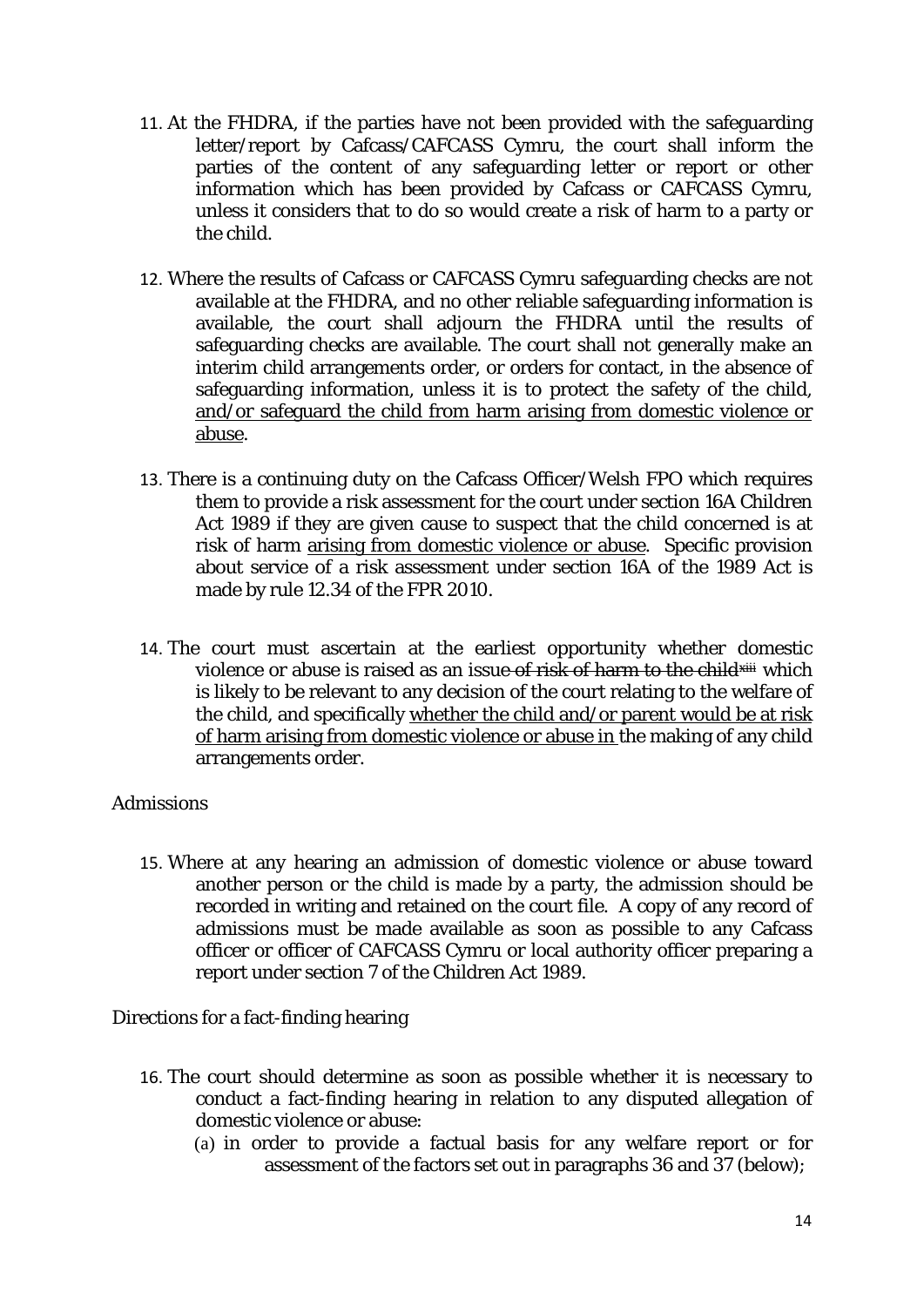- (b) in order to provide a basis for an accurate assessment of risk; or
- (c) before it can consider any final welfare-based order(s) in relation to child arrangements, or
- (d) before it considers the need for a domestic violence-related Activity (such as a Domestic Violence Perpetrator Programme (DVPP)).
- 17. In determining whether it is necessary to conduct a fact-finding hearing, the court should consider:
	- (a) the views of the parties and of Cafcass or CAFCASS Cymru;
	- (b) whether there are admissions by a party which provide a sufficient factual basis on which to proceed;
	- (c) if a party is in receipt of legal aid, whether the evidence required to be provided to obtain legal aid provides a sufficient factual basis on which to proceed;
	- (d) whether there is other evidence available to the court that provides a sufficient factual basis on which to proceed;
	- (e) whether the factors set out in paragraphs 36 and 37 below can be determined without a fact-finding hearing;
	- (f) the nature of the evidence required to resolve disputed allegations;
	- (g) whether the nature and extent of the allegations, if proved, would be relevant to the issue before the court;
	- (h) whether a separate fact-finding hearing would be necessary and proportionate in all the circumstances of the case.
- 18. Where the court determines that a finding of fact hearing is not necessary, the order shall must record the reasons for that decision.
- 19. Where the court considers that a fact-finding hearing is necessary, it must give directions as to how the proceedings are to be conducted to ensure that the matters in issue are determined as soon as possible, fairly and proportionately, and within the capabilities of the parties. In particular, it should consider:
	- (a) what are the key facts in dispute;
	- (b) whether it is necessary for the fact-finding to take place at a separate (and earlier) hearing than the welfare hearing;
	- (c) whether the key facts in dispute can be contained in a schedule or a table (known as a Scott Schedule) which sets out what the applicant complains of or alleges, what the respondent says in relation to each individual allegation or complaint; the allegations in the schedule should be focused on the factual issues to be tried; and if so, whether it is practicable for this schedule to be completed at the first hearing, with the assistance of the judge;
	- (d) what evidence is required in order to determine the existence of a pattern of coercive, controlling or threatening behaviour, violence or abuse;
	- (e) directing the parties to file written statements giving details of such behaviour and of any response;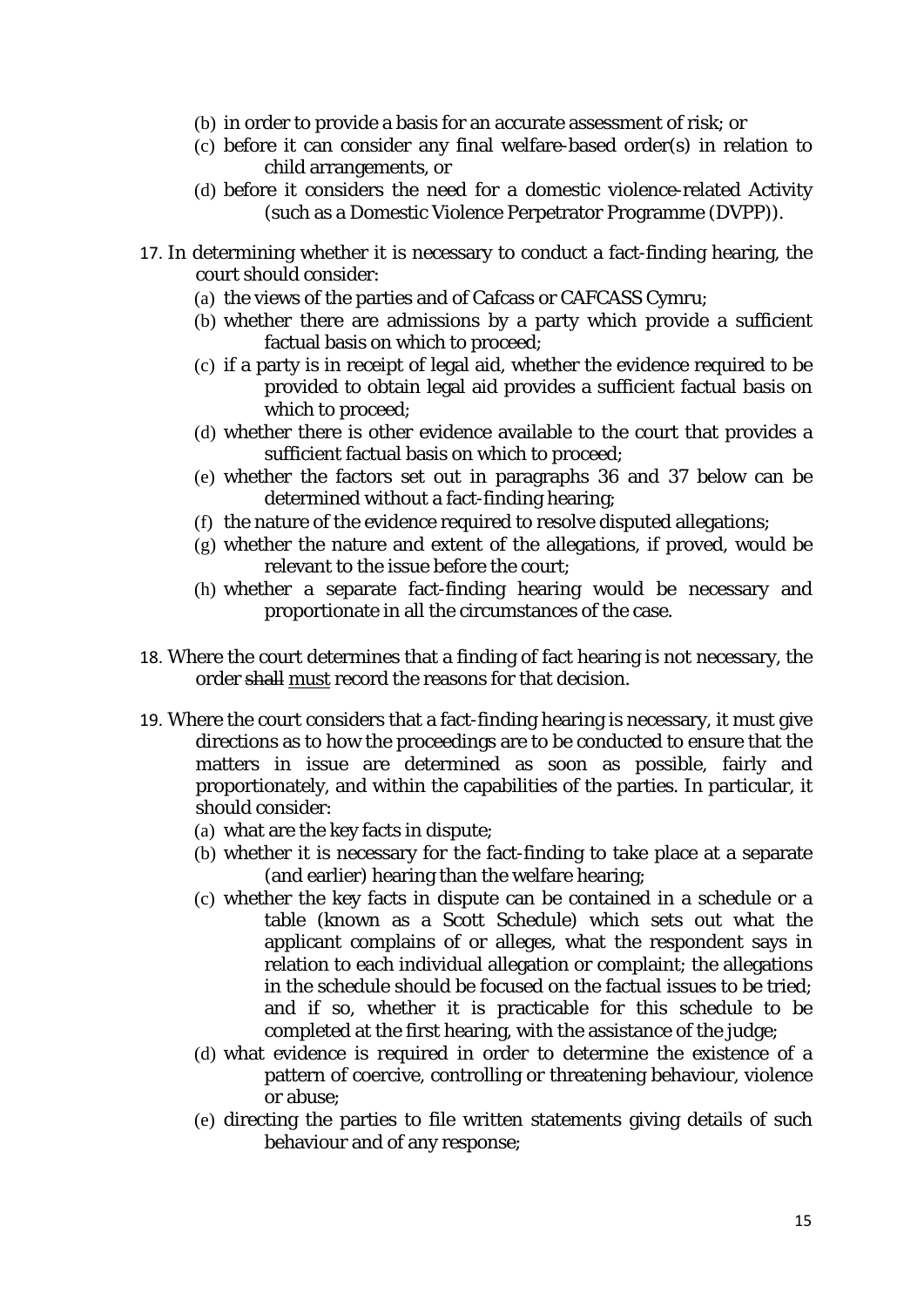- (f) whether documents are required from third parties such as the police or health services, or domestic violence organisations[xiv](#page-21-9) and giving directions for those documents to be obtained;
- (g) whether oral evidence may be required from third parties and if so, giving directions for the filing of written statements from such third parties;
- (h) whether any other evidence is required to enable the court to decide the key issues and giving directions for that evidence to be provided;
- (i) what evidence the alleged victim of violence is able to give and what support the alleged victim may require at the fact-finding hearing in order to give that evidence;
- (j) what support the alleged perpetrator may need in order to have a reasonable opportunity to challenge the evidence;
- (k) whether a pre-hearing review would be useful prior to the fact-finding hearing to ensure directions have been complied with and all the required evidence is available.
- 20. Where the court fixes a fact-finding hearing, it must at the same time fix a Dispute Resolution Appointment to follow. Subject to the exception in paragraph 31 below, the hearings should be arranged in such a way that they are conducted by the same judge or, wherever possible, by the same panel of lay justices; where it is not possible to assemble the same panel of justices, the resumed hearing should be listed before at least the same chairperson of the lay justices. Judicial continuity is important.

## Reports under Section 7

- 21. In any case where a risk of harm to a child resulting from domestic violence or abuse is raised as an issue, the court should consider directing that a report on the question of contact, or any other matters relating to the welfare of the child, be prepared under section 7 of the Children Act 1989 by an Officer of Cafcass or a Welsh family proceedings officer (or local authority officer if appropriate), unless the court is satisfied that it is not necessary to do so in order to safeguard the child's interests.
- 22. If the court directs that there shall be a fact-finding hearing on the issue of domestic violence or abuse, the court will not usually request a section 7 report until after that hearing. In that event, the court should direct that any judgment is provided to Cafcass/CAFCASS Cymru; if there is no transcribed judgment, an agreed list of findings should be provided.
- 23. Any request for a section 7 report should set out clearly the matters the court considers need to be addressed.

### Representation of the child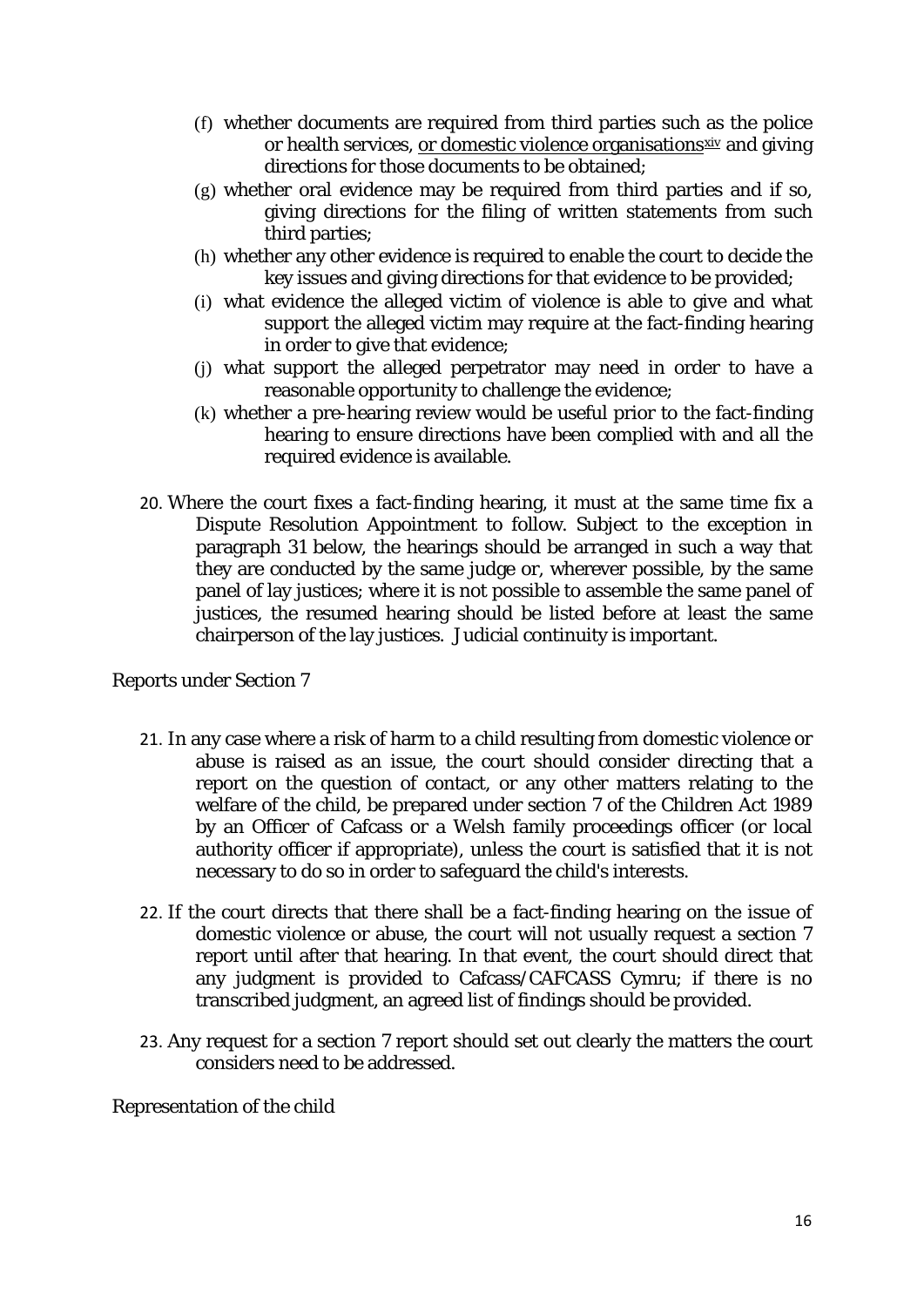24. Subject to the seriousness of the allegations made and the difficulty of the case, the court shall consider whether it is appropriate for the child who is the subject of the application to be made a party to the proceedings and be separately represented. If the court considers that the child should be so represented, it shall review the allocation decision so that it is satisfied that the case proceeds before the correct level of judge in the Family Court.

Interim orders before determination of relevant facts

- 25. Where the court gives directions for a fact-finding hearing, or where disputed allegations of domestic abuse are otherwise undetermined the court should consider whether not make an interim child arrangements order unless it is satisfied that is in the interests of the child; and in particular whether the safety of the child and the parent who has made the allegation and is at any time caring for the child are not exposed to a risk of harm and (bearing in mind the impact which domestic violence against a parent can have on the emotional well-being of the child, the safety of the parent, and the need to protect against controlling or coercive behaviour) and that the parent who has made the allegation and is at any time caring for the child can be secured before, during and after any contact and that the order is in the interests of the child.
- 26. In deciding any interim child arrangements question pending a full hearing the court should: –
	- (a) take into account the matters set out in section 1(3) of the Children Act 1989 or section 1(4) of the Adoption and Children Act 2002 ('the welfare check-list'), as appropriate;
	- (b) give particular consideration to the likely effect on the child, and on the care given to the child by the parent who has made the allegation of domestic violence, of any contact and any risk of harm arising from domestic violence or abuse, whether physical, emotional or psychological, which the child and that parent is likely to suffer as a consequence of making or declining to make an order.
- 27. Where the court is considering whether to make an order for interim contact, it should in addition consider
	- (a) the arrangements required to ensure, as far as possible, that any risk of harm to the child and the parent who is at any time caring for the child is minimised and that the safety of the child and the parties is secured; and in particular:
		- i. whether the contact should be supervised or supported, and if so, where and by whom; and
		- ii. the availability of appropriate facilities for that purpose
	- (b) if direct contact is not appropriate, whether it is in the best interests of the child to make an order for indirect contact; and
	- (c) whether contact will be beneficial for the child.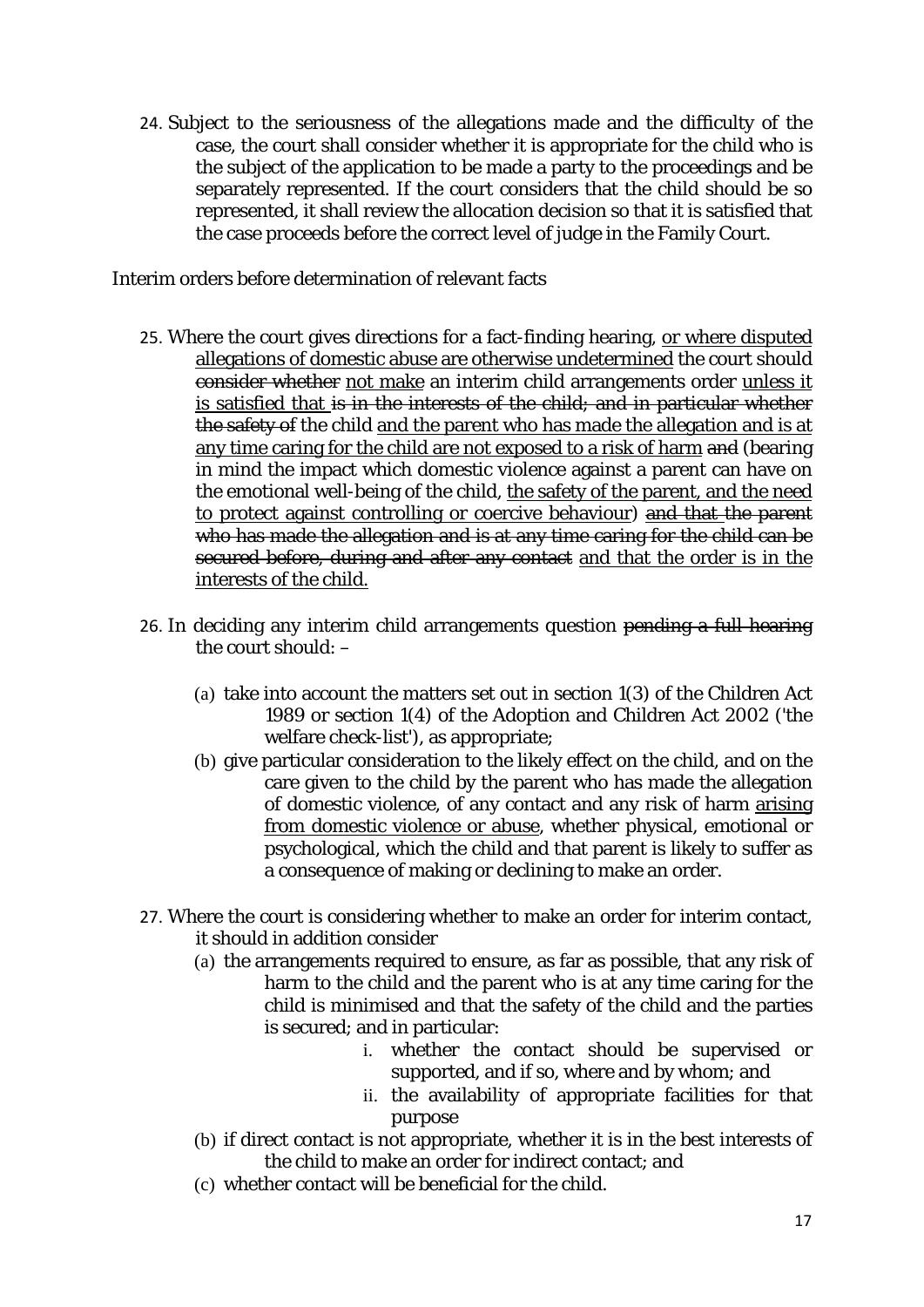## The fact-finding hearing or other hearing of the facts where domestic abuse is alleged

- 28. While ensuring that the allegations are properly put and responded to, the fact-finding hearing or other hearing can be an inquisitorial (or investigative) process, which at all times must protect the interests of all involved. At the fact-finding hearing or hearing:
	- Each party can be asked to identify what questions they wish to ask of the other party, and to set out or confirm in sworn evidence their version of the disputed key facts.
	- The judge or lay justices should be prepared where necessary and appropriate to conduct the questioning of the witnesses on behalf of the parties, focusing on the key issues in the case;
	- The judge or lay justices must not permit an unrepresented alleged abuser to cross-examine or otherwise directly question the alleged victim, and must not require an unrepresented alleged victim to crossexamine or otherwise directly question the alleged abuser $x$ .

Victims of violence are likely to find direct cross-examination by their alleged abuser frightening and intimidating, and thus it may be particularly appropriate for tThe judge or lay justices may to conduct the questioning on behalf of the other party in these circumstances, in order to ensure both parties are able to give their best evidence

- 29. The court should, wherever practicable, make findings of fact as to the nature and degree of any domestic violence or abuse which is established and its effect on the child, the child's parents and any other relevant person. The court shall record its findings in writing, and shall serve a copy on the parties. A copy of any record of findings of fact or of admissions must be sent to any officer preparing a report under Section 7 of the 1989 Act.
- 30. At the conclusion of any fact-finding hearing, the court shall consider, notwithstanding any earlier direction for a section 7 report, whether it is in the best interests of the child for the court to give further directions about the preparation or scope of any report under section 7; where necessary, it may adjourn the proceedings for a brief period to enable the officer to make representations about the preparation or scope of any further enquiries. The court should also consider whether it would be assisted by any social work, psychiatric, psychological or other assessment of any party or the child (such as an expert risk assessment), and if so (subject to any necessary consent) make directions for such assessment to be undertaken and for the filing of any consequent report.<sup>[xvi](#page-21-11)</sup> Any section 7 or other report should address the factors set out in paragraphs 36 and 37, unless the court directs otherwise.
- 31. Where the court has made findings of fact on disputed allegations, any subsequent hearing in the proceedings should be conducted by the same judge or by at least the same chairperson of the justices. Exceptions may be made only where observing this requirement would result in delay to the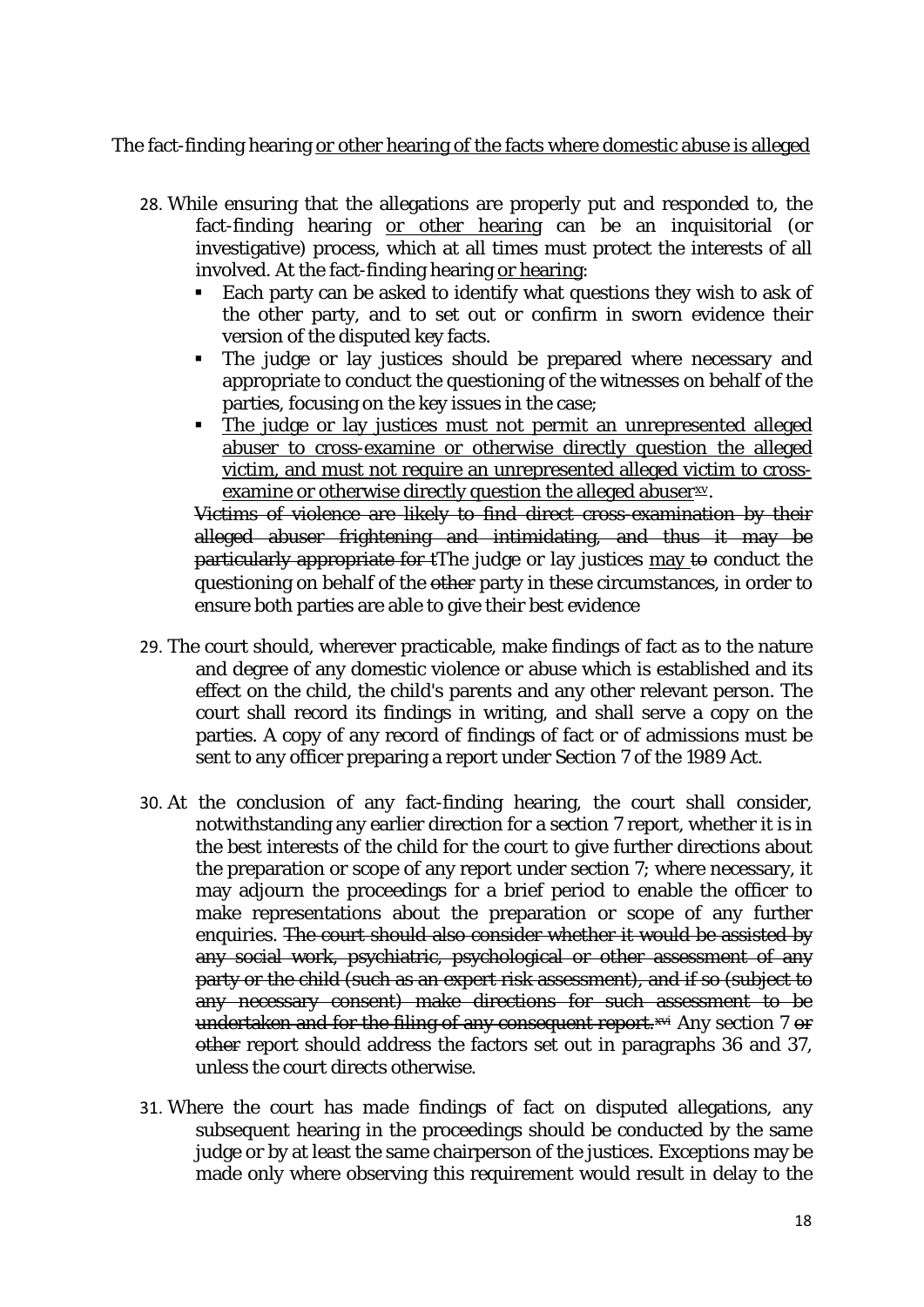planned timetable and the judge or chairperson is satisfied, for reasons recorded in writing, that the detriment to the welfare of the child would outweigh the detriment to the fair trial of the proceedings.

In all cases where domestic violence or abuse has occurred

- 32. The court should take steps to obtain (or direct the parties or an Officer of Cafcass or a Welsh family proceedings officer to obtain) information about the facilities available locally (to include local domestic abuse support services) to assist any party or the child in cases where domestic violence or abuse has occurred.
- 33. Following any determination of the nature and extent of domestic violence or abuse, whether or not following a fact-finding hearing,
	- (a) The court shall obtain a safety and risk assessment conducted by a specialist domestic abuse practitioner working for an appropriately accredited agency; [xvii](#page-21-12)
	- (b) The court should consider whether it would be assisted by any social work, psychiatric, psychological or other assessment of any party or the child and if so (subject to any necessary consent) make directions for such assessment to be undertaken and for the filing of any consequent report. Any such report should address the factors set out in paragraphs 36 and 37, unless the court directs otherwise;
	- (c) The court should consider whether any party should seek advice, treatment or other intervention as a precondition to any child arrangements order being made or as a means of assisting the court in ascertaining the likely risk of harm to the child and to the parent with whom the child is living from that person, and may (with the consent of that party) give directions for such attendance and the filing of any consequent report.
- 34. Further or as an alternative to the advice, treatment or other intervention referred to in paragraph 33(c) above, the court may make an Activity Direction under section 11A and 11B Children Act 1989. Any intervention directed pursuant to this provision should be one commissioned and approved by Cafcass. It is acknowledged that acceptance on a DVPP is subject to a suitability assessment by the service provider, and that completion of a DVPP will take time in order to achieve the aim of risk reduction for the long-term benefit of the child and the parent with whom the child is living.

Factors to be taken into account when determining whether to make child arrangements orders in all cases where domestic violence or abuse has occurred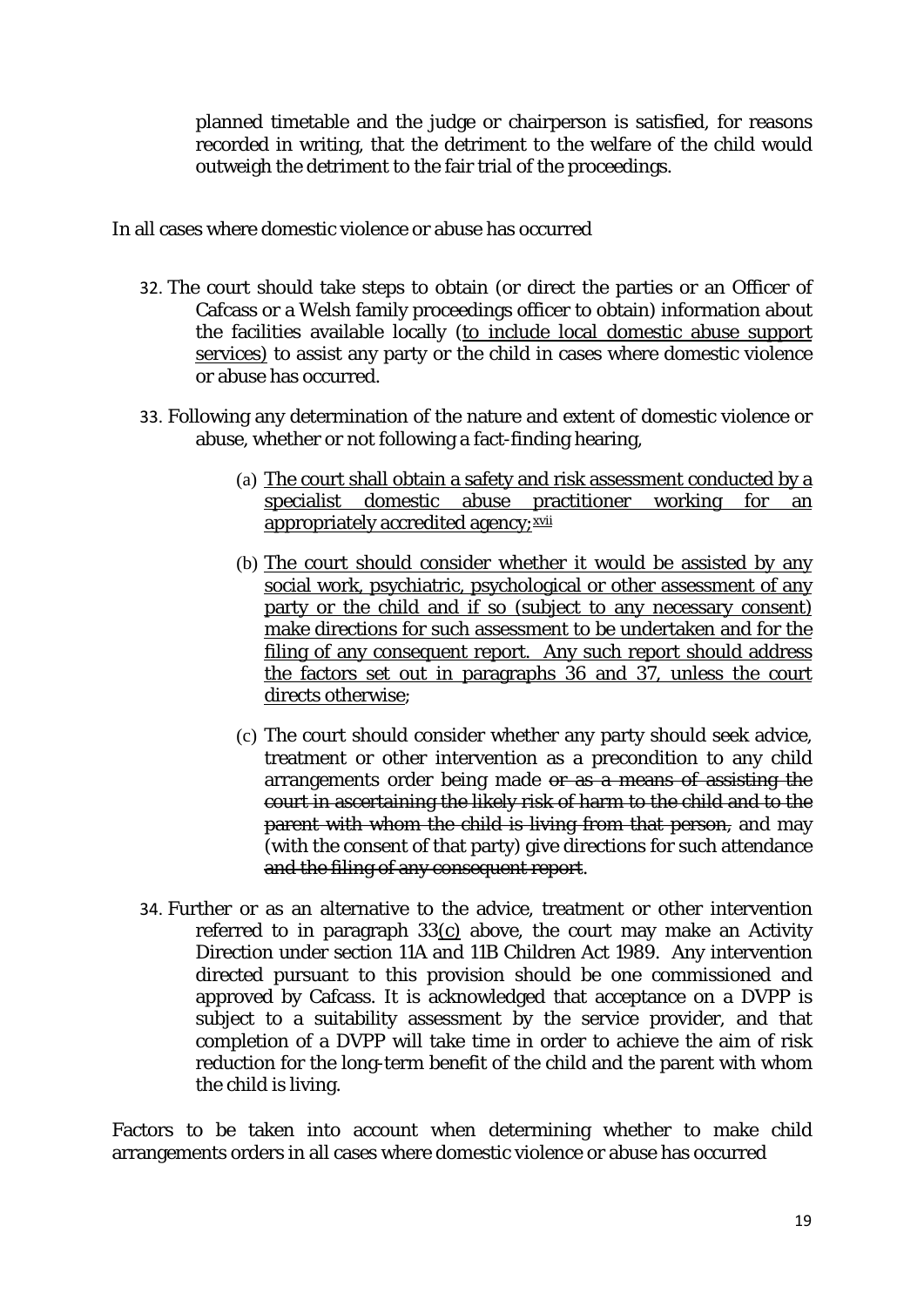- 35. When deciding the issue of child arrangements, the court should ensure that any order for contact will not expose the child to the risk of harm be safe and will be in the best interests of the child.
- 36. In the light of any findings of fact or admissions or where domestic abuse is otherwise established, the court should apply the individual matters in the welfare checklist with reference to those findings the violence or abuse which has occurred, and the expert risk assessment obtained; in particular, where relevant findings of domestic violence or abuse have been made, the court should in every case consider any harm which the child and the parent with whom the child is living has suffered as a consequence of that violence or abuse, and any harm which the child and the parent with whom the child is living, is at risk of suffering if a child arrangements order is made. The court should only make an order for contact if it can be satisfied that the physical and emotional safety of the child and the parent with whom the child is living can, as far as possible, be secured before during and after contact, and that the parent with whom the child is living will not be subjected to further controlling or coercive behaviour by the other parent.
- 37. In every case where a finding or admission of domestic violence or abuse is made, or where domestic abuse is otherwise established, the court should consider the conduct of both parents towards each other and towards the child and the impact of the same; in particular, the court should consider;
	- (a) the effect of the domestic violence or abuse on the child and on the arrangements for where the child is living;
	- (b) the effect of the domestic violence or abuse on the child and its effect on the child's relationship with the parents;
	- (c) whether the applicant parent is motivated by a desire to promote the best interests of the child or is using the process to continue a process of violence, abuse, intimidation or harassment or controlling or coercive behaviour against the other parent;
	- (d) the likely behaviour during contact of the parent against whom findings are made and its effect on the child;
	- (e) the capacity of the parents to appreciate the effect of past violence or abuse and the potential for future violence or abuse.

Directions as to how contact is to proceed

- 38. Where the court has made findings of domestic violence or abuse has occurred but the court, having considered the expert risk assessment and applied the welfare checklist, nonetheless considers that direct contact is safe and beneficial for the child, the court should consider what, if any, directions or conditions are required to enable the order to be carried into effect and in particular should consider:
	- (a) whether or not contact should be supervised, and if so, where and by whom;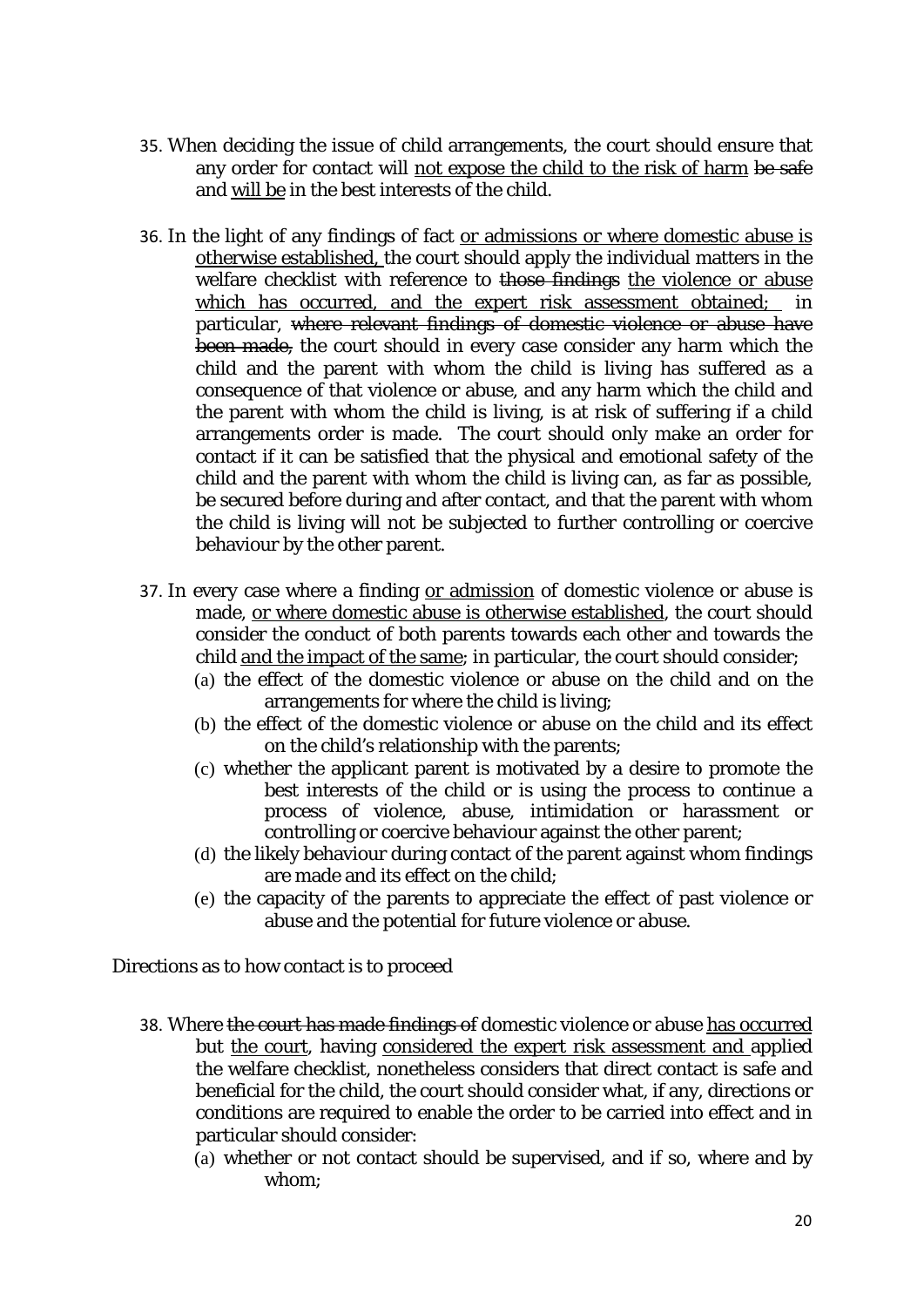- (b) whether to impose any conditions to be complied with by the party in whose favour the order for contact has been made and if so, the nature of those conditions, for example by way of seeking intervention (subject to any necessary consent);
- (c) whether such contact should be for a specified period or should contain provisions which are to have effect for a specified period;
- (d) whether it will be necessary, in the child's best interests, to review the operation of the order; if so the court should set a date for the review consistent with the timetable for the child, and shall give directions to ensure that at the review the court has full information about the operation of the order.

Where a risk assessment has concluded that a parent poses a risk to a child or to the other parent, contact via a supported contact centre, or contact supervised by a parent or relative, is not appropriate.

39. Where the court does not consider direct contact to be appropriate, it shall consider whether it is safe and beneficial for the child to make an order for indirect contact.

The reasons of the court

40. In its judgment or reasons the court should always make clear how its findings on the issue of domestic violence or abuse have influenced its decision on the issue of arrangements for the child. In particular, where the court has found domestic violence or abuse proved but nonetheless makes an order which results in the child having future contact with the perpetrator of domestic violence or abuse, the court should must always explain, whether by way of reference to the welfare check-list the factors in paragraphs 36 and 37 or otherwise, why it takes the view that the order which it has made is safe will not expose the child to the risk of harm arising from domestic violence or abuse and is beneficial for the child.

This Practice Direction is issued by the President of the Family Division, as the nominee of the Lord Chief Justice, with the agreement of the Lord Chancellor.

#### <span id="page-20-0"></span> **EXPLANATORY NOTES**

<sup>&</sup>lt;sup>i</sup> Women's Aid is the national charity working to end domestic abuse against women and children; over the past 40 years Women's Aid has been at the forefront of shaping and coordinating responses to domestic violence and abuse through practice.

<span id="page-20-1"></span>ii Reference: Key Findings: Women's Aid: "19 Child homicides…" page 17

<span id="page-20-2"></span>iii Women's Aid Briefing Paper on PD12J (October 2016)

<span id="page-20-3"></span>iv Reference: Key Findings: Women's Aid: "19 Child homicides…" page 27